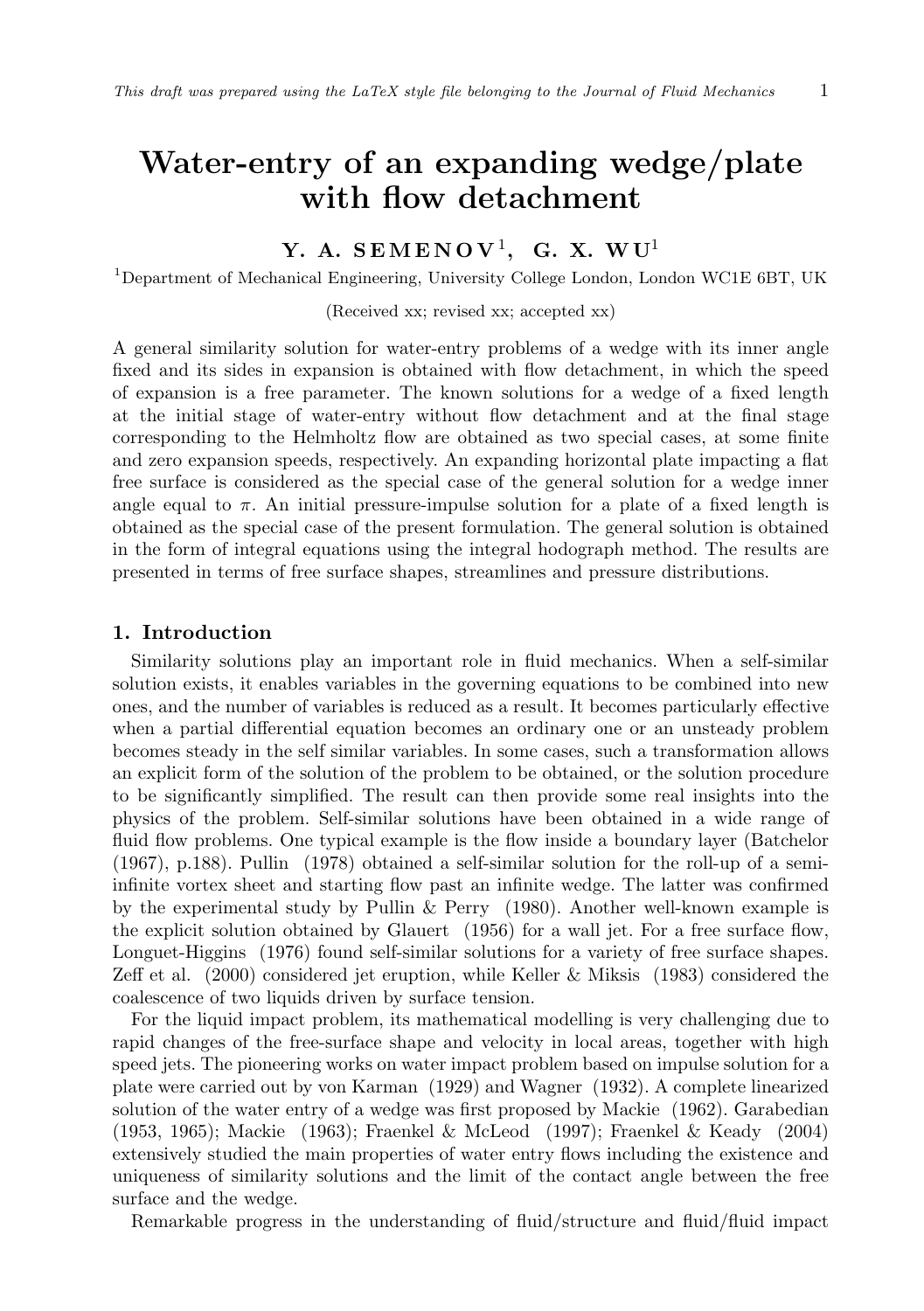phenomena has been achieved over the last decades, which has been based on further development of Wagner's theory together with the technique of matched asymptotic expansions (Armand & Cointe (1987); Howison, Ockendon & Wilson (1991); Howison, Ockendon & Oliver (2002, 2004); Korobkin (2004) Moore, Ockendon, Ockendon & Oliver (2015)). Different simplified models for the wedge entry problem have also been proposed by Greenhow (1987); Mei, Liu & Yue (1999).

In general, water entry processes are fully transient, and the temporal and spatial variables are fully independent. However, in some cases, especially at the initial stage of impact and/or in some local areas, the flow may be treated as self-similar, which simplifies the analysis and gives some insight into the flow topology during the impact. Examples include those by Cumberbatch (1960) for a liquid wedge impacting on a flat wall, Dobrovol'skaya (1969) and Zhao & Faltinsen (1993) for a symmetric solid wedge entering a calm water surface, Semenov & Iafrati (2006) for the water entry of an asymmetric wedge, Semenov, Wu & Oliver (2013) for an impact between two liquids of the same density and Semenov, Wu & Korobkin (2015) for liquids of different densities, Iafrati & Korobkin (2004) for flow near the corner of a horizontal plate impacting a flat surface at the initial stage.

In reality, actual bodies will have only a finite height, beyond which the flow will detach from the body if not earlier. In this case, even the previous self-similar solution before the detachment becomes non-similar because the height of the body enters into the problem as a length scale. Similarly, the water entry of a body of curvature does not admit a self-similar solution either as the radius can be a length scale. Compared with the attached flow, there has been far less work on water entry with flow detachment. Limited examples include the water entry of a finite wedge by Zhao, Faltinsen & Aarsnes (1997), Tassin, Korobkin, & Cooker (2014) and the impact of a plate onto a flat free surface Iafrati & Korobkin (2004). As was shown by Wu & Sun (2014), if the body is allowed to expand during the water entry, then the flow can be self-similar.

In this paper, we consider the problem of water entry of a wedge/plate whose sides expand at a speed that is in a fixed ratio to the entry speed. The mathematical model and solution procedure are given in section 2. Gravity is ignored based on the assumption that time *t* is much smaller than the ratio of the entry speed to the acceleration due to gravity, and the surface tension effect is ignored. For such a case a self-similar flow becomes possible even with flow detachment. It is obvious that when the wedge expansion speed, considered in section 3.1, is sufficiently large, the liquid on the body surface will not surpass its side and the problem will be identical to the previous self-similar solution for an infinite wedge. As the expansion speed tends to zero, the flow will tend to the steady Helmholtz flow (Gurevich (1965)) with an infinite cavity downstream of the wedge. A self-similar solution for an expanding horizontal flat plate vertically entering a free surface is obtained as a special case of a wedge of half inner angle *π/*2. However, this case differs significantly from the wedge water entry due to the fact that the flow always detaches after the impact, or the flow detachment occurs even at larger or an infinite expansion speed. The obtained solution for water entry of a plate at infinite expansion speed is not unique, as the way in which a plate undergoes expansion is not unique. This enables some different features to be analysed. A plate expanding relative its centre during water-entry may be seen as a limiting case of a symmetric wedge of its half inner angle tending  $\pi/2$  and its sides expanding with the same speed. This case is discussed in section 3.2 where it shows that the flow detachment at the plate edge results in a splash jet of infinite length and zero thickness bending towards to the centre of the plate, as the expansion speed tends to infinity. The case of a plate expanding at large speed relative to one of its edges is discussed in section 3.3 where it shows the splash jet at the fixed edge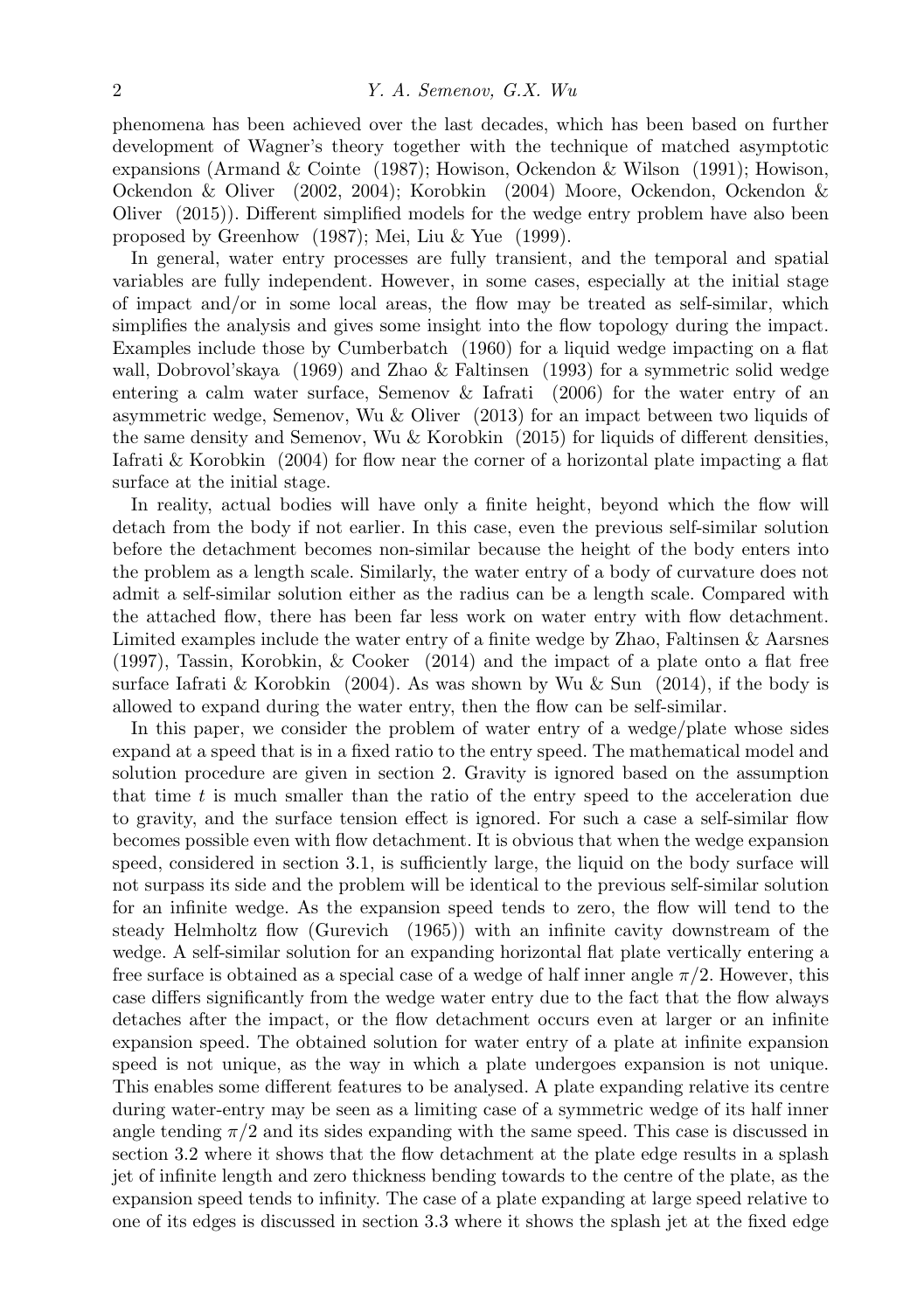of plate does not bend towards the plate centre but is nearly perpendicular to the plate surface. The flow configuration near the edge is compared with that for an inclined plate of a small deadrise angle entering the free surface, which was considered by Faltinsen  $\&$ Semenov (2008). Their similarity is discussed.

We ought to mention that the problem considered here is not purely for mathematical interest. It does have various physical implications. One of the practical problems is the wave generated by a fast ship, in which the so called  $2D + t$  method has been both used in the simulation (Faltinsen (2005)) and in the experiment (Shakeri, Tavakolinejad  $\&$ Duncan (2009)). In such a method, the flow at each transverse section is considered as two dimensional (2*D*). As the section under consideration moves along the ship length from the bow, it effectively expands. For a fast ship of *V* -section with flow detachment from the knuckles, the problem becomes that of an expanding wedge considered here. In a closely related work Vella & Li (2010) also considered the flow due to an expanding body, which was found to be highly relevant to the initial stage of the flow due to an impulse motion by a small floating body, where the surface tension could be important. In the present work, we shall also show that how the result from the expanding wedge is related to that of a fixed wedge. We shall further show that how the result during water of a horizontal plate expanding relative to one of its edges can be used for water entry of a fixed inclined plate.

#### **2. Formulation of the problem and the solution procedure**

We consider a wedge of half-angle  $\alpha$  whose length expands in time at constant speed *U* during its entry into a liquid of infinite depth at constant vertical velocity *V* . The flow detaches from the edge of the wedge and forms an open cavity downstream. The limiting case  $\alpha = \pi/2$  corresponds to a flat plate expanding in a horizontal direction. The liquid is assumed to be ideal and incompressible, the flow is assumed to be irrotational and gravity is ignored, which can be justified at time scale  $t \ll V/g$ . The flow is studied in a frame of reference with the origin at the wedge apex *A*. The self-similar problem in the physical plane  $Z = X + iY$  can be written in the stationary plane  $z = x + iy$  in terms of the self-similar variables  $x = X/(Vt)$ ,  $y = Y/(Vt)$ . A sketch of the problem is shown in figure 1. At the instant the apex of the body meets the liquid surface, points *A*, *O* and *B* are the same point. Immediately after the impact, there appears a splash jet *OB* with tip angle  $\mu$  at point *B* which has moved away from point *A* at a constant speed, forming the cavity free surface *OB*. The flow separates from the body at point *O* and *OA* is the body surface which is fixed in the self-similarity plane *z*. The complex potential  $W(Z, t)$ can be written in the form

$$
W(Z,t) = V^2 t w(z) = V^2 t [\phi(x,y) + i\psi(x,y)].
$$
\n(2.1)

The problem is to determine the function  $w(z)$  which conformally maps the similarity plane *z* onto the complex-velocity potential region *w*. We choose the first quadrant of the *ζ−*plane in figure 1*b* as the parameter region to derive expressions for the complex velocity, *dw/dz*, and for the derivative *dw/dζ*, both as functions of the variable *ζ*. Then, the derivative of the mapping function is obtained as  $dz/d\zeta = (dw/d\zeta)/(dw/dz)$ , and its integration provides the mapping function  $z = z(\zeta)$ .

The conformal mapping allows us to choose arbitrary locations of three points in the parameter plane. We choose point *O* at the origin  $(\zeta = 0)$ , *D* (*D'*) at infinity, and *A* at  $\zeta = 1$  (see figure 1*b*). The interval  $0 \leq \xi \leq 1$  of the real axis then corresponds to the body surface and  $1 < \xi < \infty$  corresponds to the symmetry line *AD'*. The interval  $0 < \eta < b$  of the imaginary axis corresponds to the cavity surface *OB*, and  $b < \eta < \infty$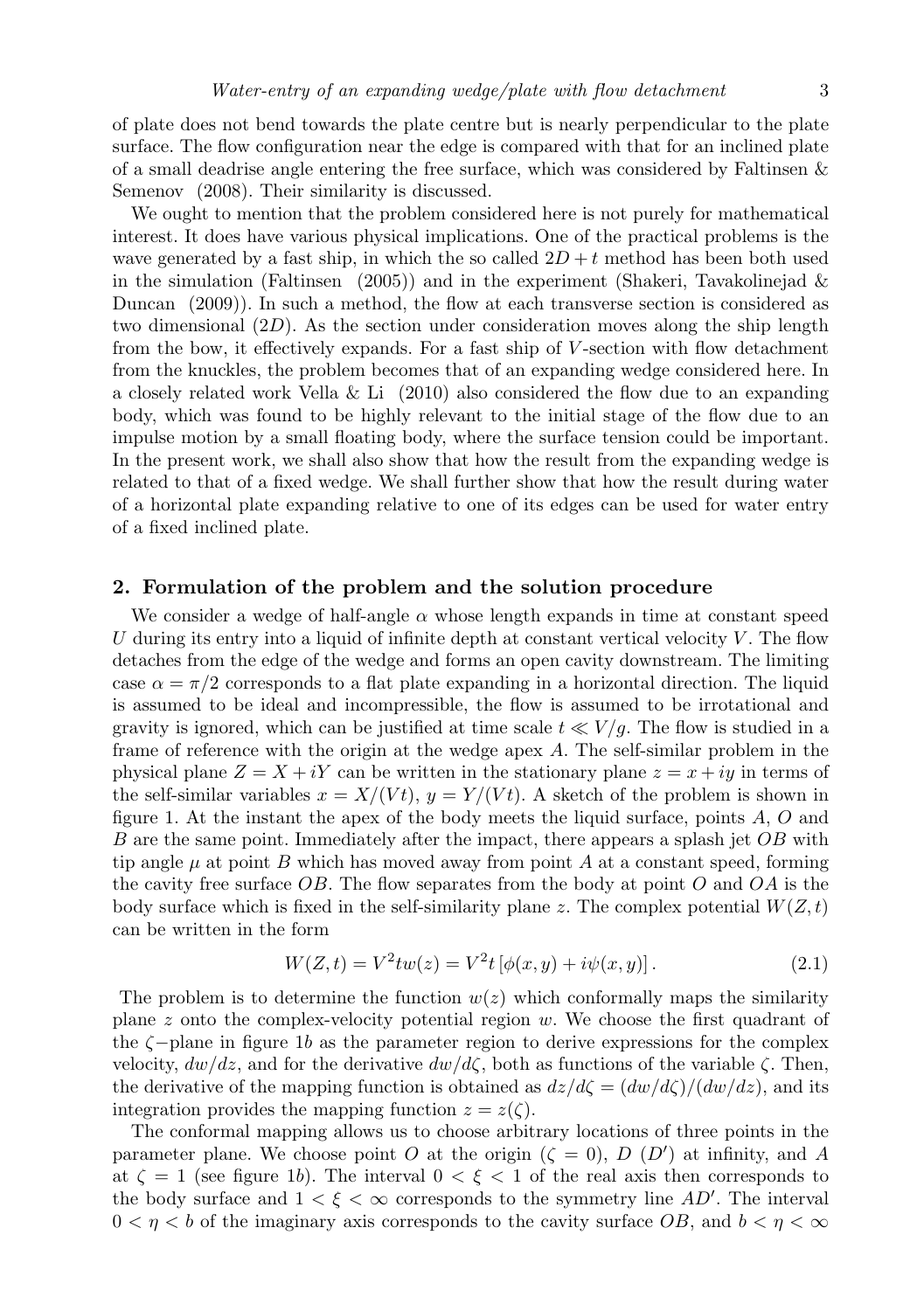

Figure 1. (a) Similarity plane of the vertical water entry of an expanding wedge, (b) the parameter plane where the arrows in the closed line show the path of the integration in Eq.(2.9), which is opposite to the direction of vector  $\tau$  and variable *s*, and (c) variation of the velocity angle,  $\Omega = \arg(v_s + iv_n)$ , to the flow boundary along the entire boundary of the liquid region. Continuous and step changes are shown by solid lines and dashed lines, respectively.

corresponds to the main free surface *BD*. The boundary-value problem for the complex velocity function is formulated as follows:

$$
v(\eta) = \left| \frac{dw}{dz} \right|_{\zeta = i\eta}, \qquad 0 < \eta < \infty. \tag{2.2}
$$

$$
\chi(\xi) = \arg\left(\frac{dw}{dz}\right) = \begin{cases}\n-\pi/2 + \alpha, & 0 < \xi < 1, \\
-\pi/2, & 1 < \xi < \infty.\n\end{cases}
$$
\n(2.3)

where  $v(n)$  is the magnitude of the velocity on both the cavity and the main free surfaces, and  $\chi(\xi)$  is the argument of the complex velocity along the wetted surface of the wedge and the symmetry line, both of which have to be determined later from the dynamic and kinematic boundary conditions. With Eqs. $(2.2)$  and  $(2.3)$ , following Semenov & Iafrati (2006) and Semenov & Cummings (2006), we may write

$$
\frac{dw}{dz} = v_{\infty} \exp\left[\frac{1}{\pi} \int_{0}^{\infty} \frac{d\chi}{d\xi} \ln\left(\frac{\zeta + \xi}{\zeta - \xi}\right) d\xi - \frac{i}{\pi} \int_{0}^{\infty} \frac{d\ln v}{d\eta} \ln\left(\frac{\zeta - i\eta}{\zeta + i\eta}\right) d\eta + i\chi_{\infty}\right],
$$
 (2.4)

where  $v_{\infty} = v(\eta)_{\eta \to \infty}$  and  $\chi_{\infty} = \chi(\xi)_{\xi \to \infty}$ . Substituting Eqs.(2.2) and (2.3) into (2.4), evaluating the first integral over the step change at  $\xi = 1$  and taking into account that  $\arg(\zeta - i\eta) = \arg(i\eta - \zeta) - \pi$  in the second integral, we obtain

$$
\frac{dw}{dz} = v_0 \left(\frac{\zeta - 1}{\zeta + 1}\right)^{\alpha/\pi} \exp\left[-\frac{i}{\pi} \int_0^\infty \frac{d\ln v}{d\eta} \ln\left(\frac{i\eta - \zeta}{i\eta + \zeta}\right) d\eta - i\frac{\pi}{2}\right].\tag{2.5}
$$

where  $v_0 = v(\eta)_{\eta=0}$ .

We introduce the unit vectors  $n$  and  $\tau$  which are normal and tangent to the boundary, respectively (see figure 1*a*). With these notations we write

$$
dw = (v_s + iv_n)ds = ve^{i\Omega}ds,\t\t(2.6)
$$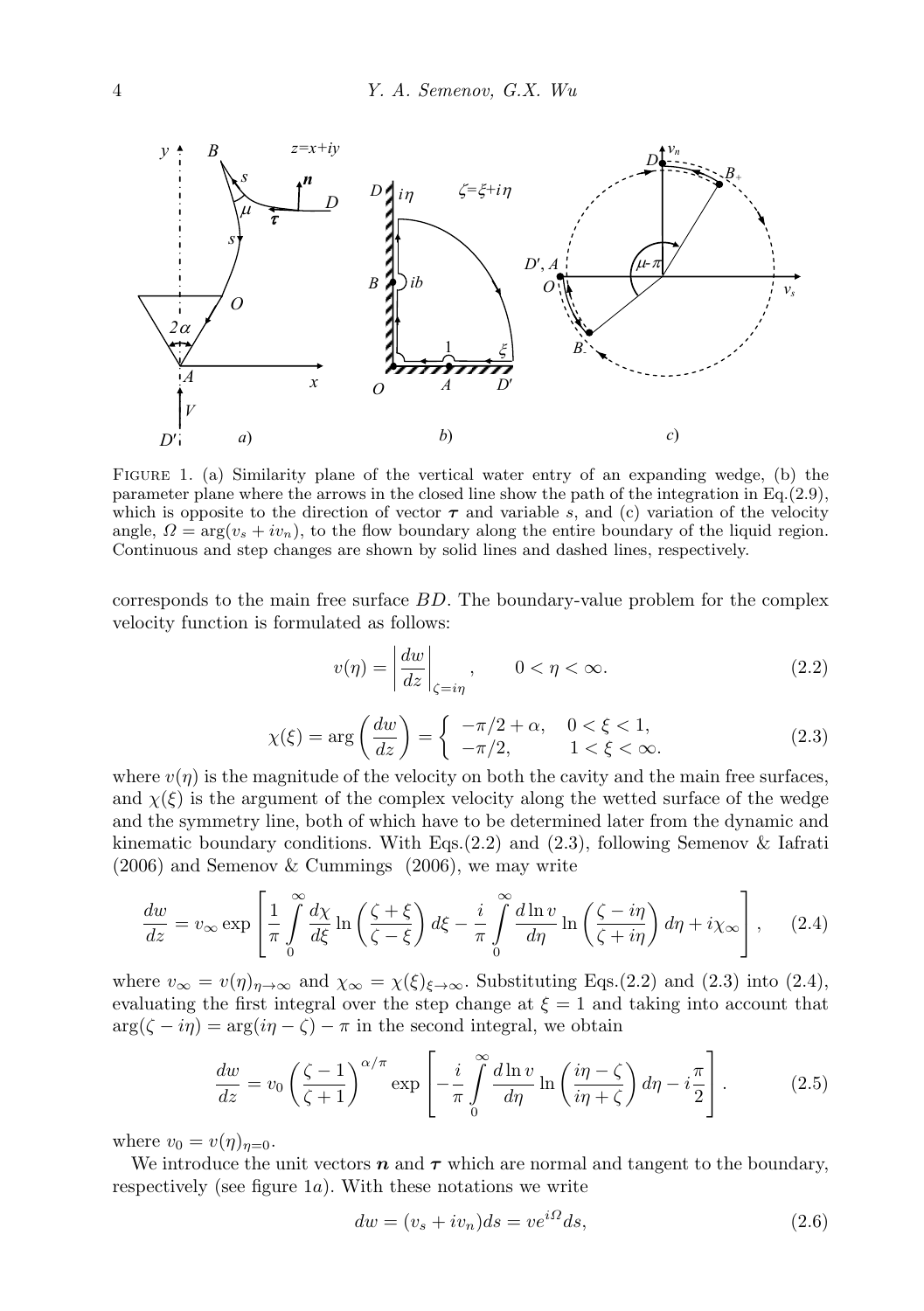where *s* is the arc length of the free surface measured from point *B*,  $\Omega = \arg(v_s + iv_n)$ ,  $v_n$  and  $v_s$  are the normal and tangential velocity components, respectively. According to the definition of the vectors *n* and  $\tau$  in figure 1*a*, the variation of function  $\Omega(\zeta)$  along the entire boundary of the fluid domain is shown in figure 1*c*. Along the real axis in the *ζ−*plane *Ω*(*ζ*)*ζ*=*<sup>ξ</sup>* = *π*, since *v<sup>n</sup>* = 0 and *v<sup>s</sup> <* 0. To reduce the notation *Ω*(*ζ*)*ζ*=*iη*, we introduce the function  $\theta(\eta) = \Omega(\zeta)_{\zeta=i\eta}$ , which varies continuously along *OB* and *BD*, or on the intervals  $(0, b)$  and  $(b, \infty)$  on the *η*-axis. At point *B*,  $\theta(\eta)$  has a jump. When we move along an infinitesimal semi-circle centred at point *B* ( $\zeta = ib$ ) in a counter clockwise direction, this corresponds to moving along the vicinity of the tip of the jet in the similarity plane *z*. Therefore, the jump in  $\theta(\eta)$  equals  $-\pi + \mu$ , where  $\mu$  is the angle at point *B*.

Based on the above considerations, we can write the function  $\Omega(\zeta)$  as follows

$$
\Omega(\zeta) = \arg\left(\frac{dw}{ds}\right) = \begin{cases} \pi, & 0 < \xi < \infty, \quad \eta = 0, \\ \lambda(\eta), & \xi = 0, \quad 0 < \eta < b, \\ \lambda(\eta) - \pi + \mu, & \xi = 0, \quad b < \eta < \infty. \end{cases} \tag{2.7}
$$

where  $\lambda(\eta)$  is a continuous function. Eq.(2.6) allows us to determine the argument of the derivative of the complex potential

$$
\vartheta(\zeta) = \arg\left(\frac{dw}{d\zeta}\right) = \arg\left(\frac{dw}{ds}\right) + \arg\left(\frac{ds}{d\zeta}\right) = \Omega(\zeta) + \begin{cases} 0, & 0 < \xi < \infty, \quad \eta = 0, \\ \pi/2, & \xi = 0, \quad 0 < \eta < \infty. \end{cases} \tag{2.8}
$$

The function  $\lambda(\eta)$  increases continuously as shown by solid lines in figure 1*c*. At point *O*  $\lambda$ (0) =  $\theta$ (0) =  $\pi$ , and at point *D*,  $\theta$ *D* =  $\lambda$ (*η*)*<sub>n*=∞</sub> -  $\pi$  +  $\mu$  =  $\pi/2$  as it can be seen in figure 1*c*. Then, the angle of the splash jet tip is obtained from  $\mu = 3/2\pi - \lambda(\eta)_{\eta=\infty}$ , where the function  $\lambda(\eta)$  together with the function  $v(\eta)$  will be determined later from dynamic and kinematic free surface boundary conditions. Using Eq.(2.8) and the integral formula in Semenov & Cummings (2006), Semenov & Iafrati (2006), we have

$$
\frac{dw}{d\zeta} = K \exp\left[\frac{1}{\pi} \int_{-\infty}^{0} \frac{d\vartheta}{d\xi} \ln\left(\zeta^2 - \xi^2\right) d\xi + \frac{1}{\pi} \int_{0}^{\infty} \frac{d\vartheta}{d\eta} \ln\left(\zeta^2 + \eta^2\right) d\eta + i\vartheta_{\infty}\right],\tag{2.9}
$$

where *K* is a real factor and  $\vartheta_{\infty} = \vartheta(\zeta)|_{\zeta \to \infty}$ . By substituting Eq.(2.8) into Eq.(2.9) and evaluating the integrals over each step change of the function  $\vartheta(\zeta)$  in the direction shown in figure 1*b*, we obtain

$$
\frac{dw}{d\zeta} = K\zeta (b^2 + \zeta^2)^{\mu/\pi - 1} \exp\left[\frac{1}{\pi} \int_0^\infty \frac{d\lambda}{d\eta} \ln\left(\zeta^2 + \eta^2\right) d\eta - i\pi\right].\tag{2.10}
$$

The integration of this equation allows us to obtain the function  $w(\zeta)$  which conformally maps the parameter region onto the corresponding region in the complex-potential plane.

$$
w(\zeta) = w_A + K \int_{1}^{\zeta} \zeta'(b^2 + \zeta'^2)^{\mu/\pi - 1} \exp\left[\frac{1}{\pi} \int_{0}^{\infty} \frac{d\lambda}{d\eta} \ln\left(\zeta'^2 + \eta^2\right) d\eta - i\pi\right] d\zeta', \quad (2.11)
$$

where  $w_A$  is the complex potential at point  $A$  and can be treated as an additive constant.

Dividing Eq.  $(2.10)$  by Eq.  $(2.5)$ , we obtain the derivative of the mapping function

$$
\frac{dz}{d\zeta} = \frac{K\zeta}{v_0} \left(\frac{1+\zeta}{1-\zeta}\right)^{\alpha/\pi} (b^2 + \zeta^2)^{\mu/\pi - 1} \exp\left[\frac{1}{\pi} \int_0^\infty \frac{d\lambda}{d\eta} \ln(\eta^2 + \zeta^2) d\eta\right]
$$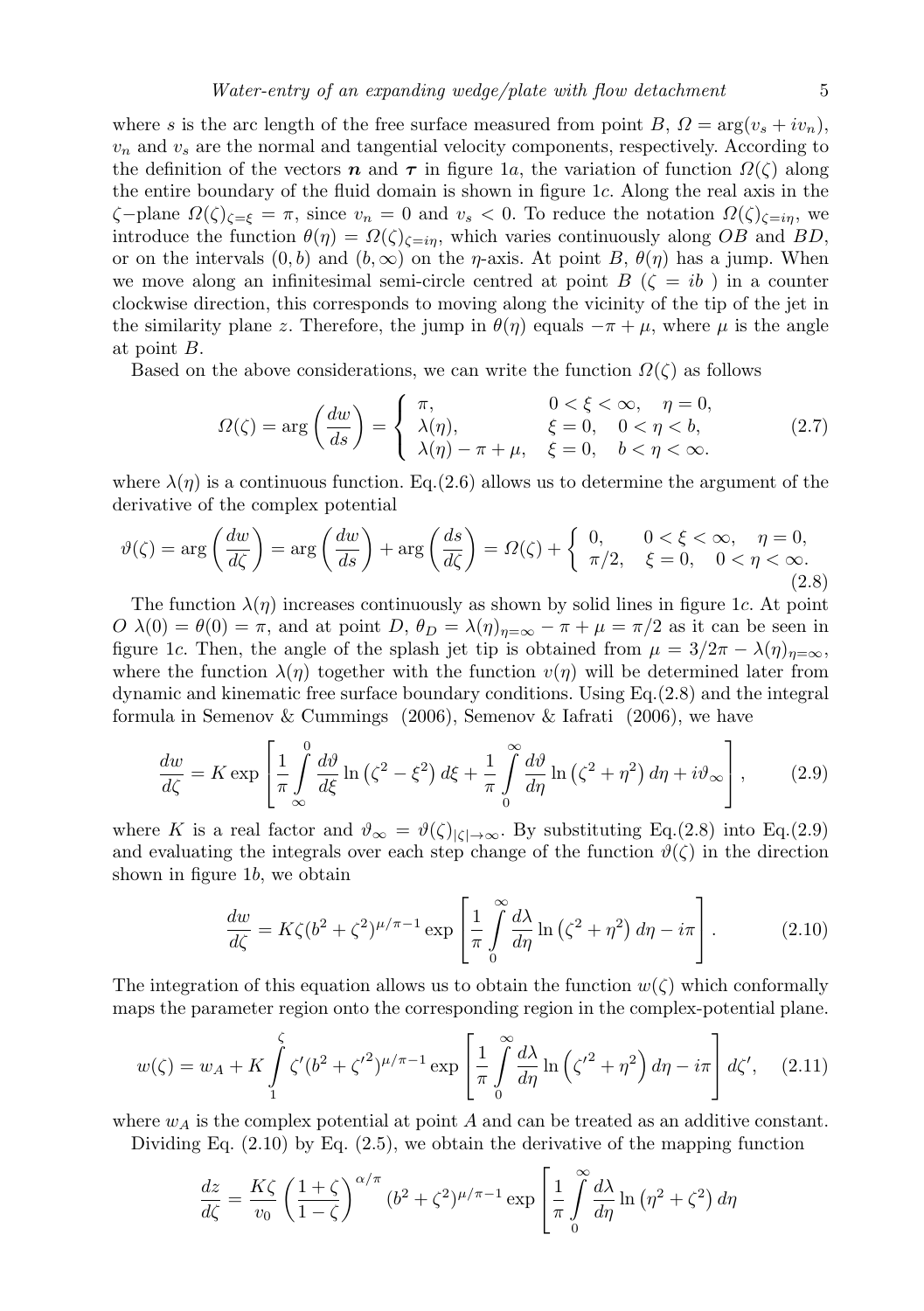6  
\n
$$
Y. A. Semenov, G.X. Wu
$$
\n
$$
+ \frac{i}{\pi} \int_{0}^{\infty} \frac{d \ln v}{d \eta} \ln \left( \frac{i\eta - \zeta}{i\eta + \zeta} \right) d\eta + i \left( \frac{\pi}{2} + \alpha \right) . \tag{2.12}
$$

Integration of this equation yields the mapping function  $z = z(\zeta)$  relating the parameter and the similarity planes.

The unknown parameter *K* is determined from the following consideration. In the physical plane, the position of point *B*,  $Z_B = V t z_B$ , can be related to the particle velocity, which is the constant  $V v_B e^{i\beta_B}$ . Thus, we can write in the similarity plane

$$
z_B = v_B e^{i\beta_B},\tag{2.13}
$$

where the left-hand side  $z_B = z(\zeta)_{\zeta = ib}$  and  $v_B e^{i\beta_B} = dw/dz_{\zeta = ib}$  from which the parameter *K* is obtained.

The expressions in Eqs.  $(2.5)$  and  $(2.10)$  contain the unknown non-singular functions  $v(\eta)$  and  $\lambda(\eta)$ , which have to be determined from the dynamic and kinematic boundary conditions. On the free surface *OBD* of the self-similar flow these conditions can be written in the following form Semenov & Iafrati (2006):

$$
\frac{d\lambda}{d\eta} = \frac{v + s\cos\theta}{s\sin\theta} \frac{d\ln v}{d\eta},\tag{2.14}
$$

$$
\frac{1}{\tan \theta} \frac{d \ln v}{d \eta} = \frac{d}{d \eta} \left[ \arg \left( \frac{d w}{d z} \right)_{\zeta = i \eta} \right],\tag{2.15}
$$

where  $\theta(\eta) = \Omega(\zeta)_{\zeta=i\eta}$ , and  $d\theta/d\eta = d\lambda/d\eta$  from Eq. (2.7). The arc length coordinate  $s(\eta) =$ *η* ∫ *b*  $(ds/d\eta') d\eta'$ , where  $ds/d\eta = -|dz/d\zeta|_{\zeta=i\eta}$ , is obtained from Eq. (2.12).

By writing Eq. (2.5) for  $\zeta = i\eta$ , the argument  $\arg(du/dz)$  can be derived, whose differentiation with respect to *η* leads to the following integral equation for the function *d* ln *v/dη*:

$$
-\frac{1}{\tan\theta}\frac{d\ln v}{d\eta} + \frac{1}{\pi} \int_{0}^{\infty} \frac{d\ln v}{d\eta'} \frac{2\eta'}{\eta'^2 - \eta^2} d\eta' = \frac{2\alpha}{\pi} \frac{1}{1 + \eta^2}.
$$
 (2.16)

The system of equations (2.14) and (2.16) enables us to determine the functions  $\theta(\eta)$  and  $d \ln v/d\eta$ . Then, the velocity magnitude on the free surface can be obtained from

$$
v(\eta) = v_{\infty} \exp\left(-\int\limits_{\eta}^{\infty} \frac{d\ln v}{d\eta'} d\eta'\right).
$$
 (2.17)

The pressure coefficient  $c_p$  based on the ambient pressure,  $P_a$ , and normalized by  $\rho V^2/2$  where  $\rho$  is the liquid density can be evaluated in the same way as for the selfsimilar problem of impact between two liquid wedges (Semenov, Wu & Oliver (2013)).

$$
c_p(\xi) = c_p^*(\xi) - c_p^*(\xi)_{\xi=0},
$$

where

$$
c_p^* = \frac{2(P - P_A)}{\rho V^2} = \Re\left(-2w + 2z\frac{dw}{dz}\right) - \left|\frac{dw}{dz}\right|^2,
$$
 (2.18)

and *P<sub>A</sub>* is the pressure at the stagnation point, and the functions  $w = w(\zeta), z = z(\zeta)$ and  $dw/dz$  are determined from equations (2.11), (2.12) and (2.5) at  $\zeta = i\eta$ , respectively. Here,  $\Re$  indicates the real part of the expression.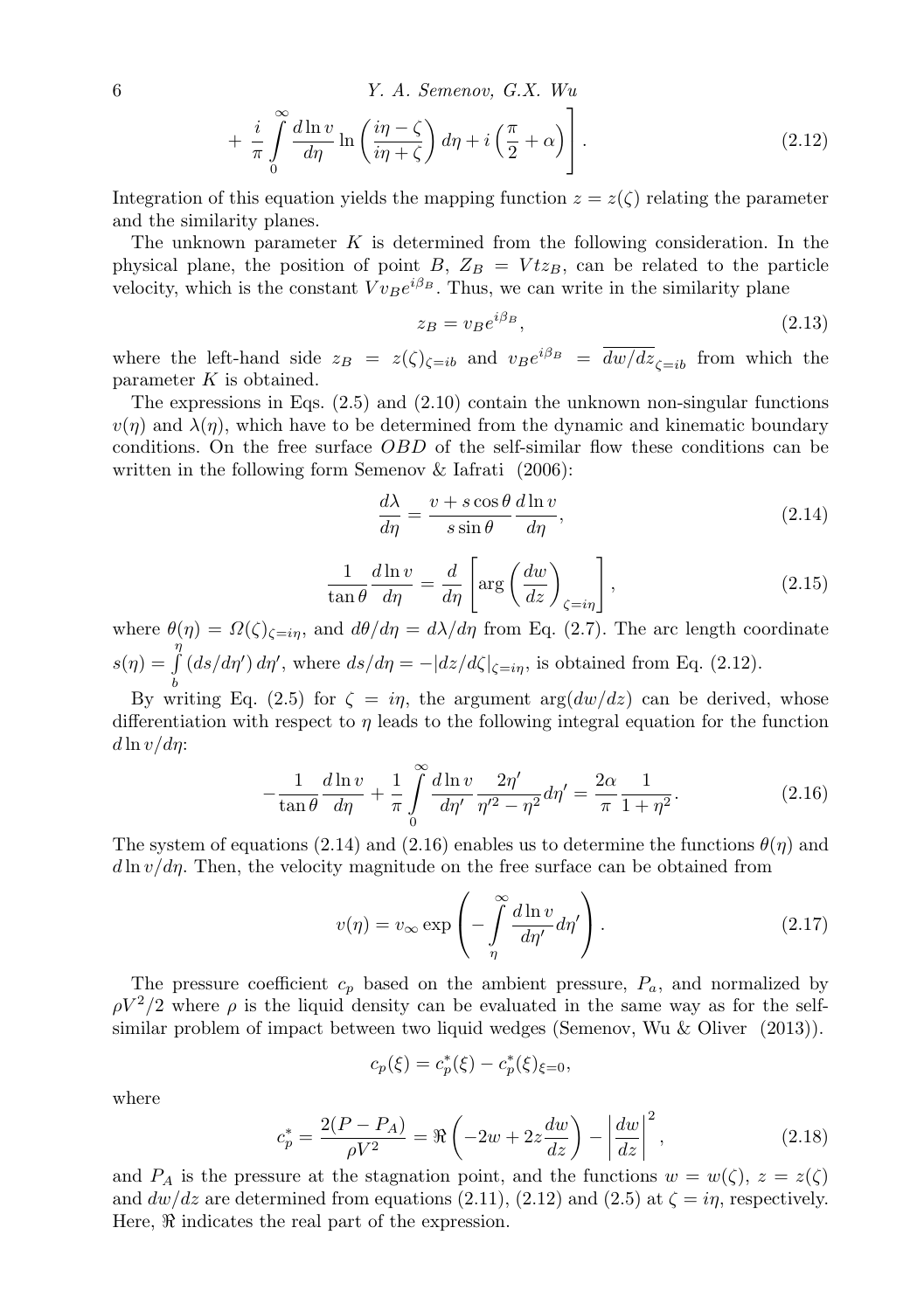We can choose *b* in our solution, which then determines the wedge expansion speed. According to the definition of the self-similar variables, the *y*-coordinate of point *D*,  $y_D = 1$ , and the arc length of *OB*,  $l_c \sim y_D$ . The length *OA*,  $l_w = U/V$ , equals the wedge expansion speed.

We now consider some special cases in the present formulation.

For the steady Helmholtz flow,  $U \rightarrow 0$ , or  $l_w \rightarrow 0$ . Point *B* approaches point *D*, or  $b \to \infty$  as can be seen from figure 1*b*. Besides,  $v(\eta) \equiv v_{\infty} = 1$ , or  $d \ln v / d\eta \equiv 0$  and the normal velocity on the cavity surface is zero, which means  $\lambda(\eta) = \theta(\eta) \equiv -\pi$ ,  $0 < \eta < b$ . Then, the angle at point *B* becomes  $\mu = 3\pi/2 - \lambda_{\infty} = \pi/2$ . By substituting these expressions into Eqs.  $(2.5)$  and  $(2.10)$  we obtain

$$
\frac{dw}{d\zeta} = K'\zeta, \qquad \frac{dw}{dz} = -i\left(\frac{\zeta - 1}{\zeta + 1}\right)^{\alpha/\pi}.\tag{2.19}
$$

which is the solution for the steady Helmholtz flow past the fixed wedge (Gurevich (1965)). Here, *K′* is a new constant, determined from the given length of the wedge.

*Flow without detachment.* For the case  $b = 0$ , points O and B become the same one and Eq. (2.10) takes the form

$$
\frac{dw}{d\zeta} = K\zeta^{2\mu/\pi - 1} \exp\left[\frac{1}{\pi} \int\limits_{0}^{\infty} \frac{d\lambda}{d\eta} \ln\left(\zeta^2 + \eta^2\right) d\eta - i\pi\right].
$$
\n(2.20)

which coincides with that obtained by Semenov & Iafrati (2006) for an infinite wedge or the initial stage of a finite wedge. Obviously, the expansion speed *U* coincides with the speed of the flow at the contact point *O* in the present formulation for the expanding wedge.

*Impulse solution for a flat plate of fixed finite length* 2*L.* This solution can be obtained as the special case of an expanding plate here. At the time of impulse motion,  $t = 0$ , the free surface is flat, and points *O* and *B* coincide. Therefore, we can take  $b = 0$  and  $\mu = \pi$ in the present formulation. The velocity direction,  $\beta(\eta) = -\arg(dw/dz)_{\zeta=i\eta}$ , generated by the impulse is perpendicular to the free surface, or  $\beta(\eta) \equiv \pi/2$  and  $\theta(\eta) \equiv \pi/2$ , or  $d\lambda/d\eta \equiv 0$ . Then, the derivative of the complex potential from Eq. (2.10) becomes  $dw/d\zeta = K$ , or  $w(\zeta) = K\zeta$ . By determining the argument of the complex velocity from Eq.(2.5) and using the condition  $\beta(\eta) \equiv \pi/2$  we obtain the following integral equation for the function *d* ln *v/dη*:

$$
\frac{1}{\pi} \int_0^\infty \frac{d \ln v}{d \eta'} \ln \left| \frac{\eta' - \eta}{\eta' + \eta} \right| d\eta' + \tan^{-1} \eta = \frac{\pi}{2},\tag{2.21}
$$

whose solution is the function (Polyanin & Manzhirov (2008))

$$
\frac{d\ln v}{d\eta} = \frac{\eta}{1+\eta^2} - \frac{1}{\eta}, \qquad v(\eta) = \frac{\sqrt{1+\eta^2}}{\eta}.
$$
 (2.22)

As the flow direction is along the *y* axis,  $v(\eta)$  obtained here is also the vertical velocity on the free surface. The *x*-coordinate of the free surface at a given  $\eta$  is obtained by integration of the function  $dx/d\eta = -\Re(dz/d\zeta)_{\zeta=i\eta}$ . We have

$$
x(\eta) = \sqrt{1 + \eta^2}.\tag{2.23}
$$

By eliminating the parameter variable *η* from  $x = x(\eta)$  and  $v = v(\eta)$  we obtain the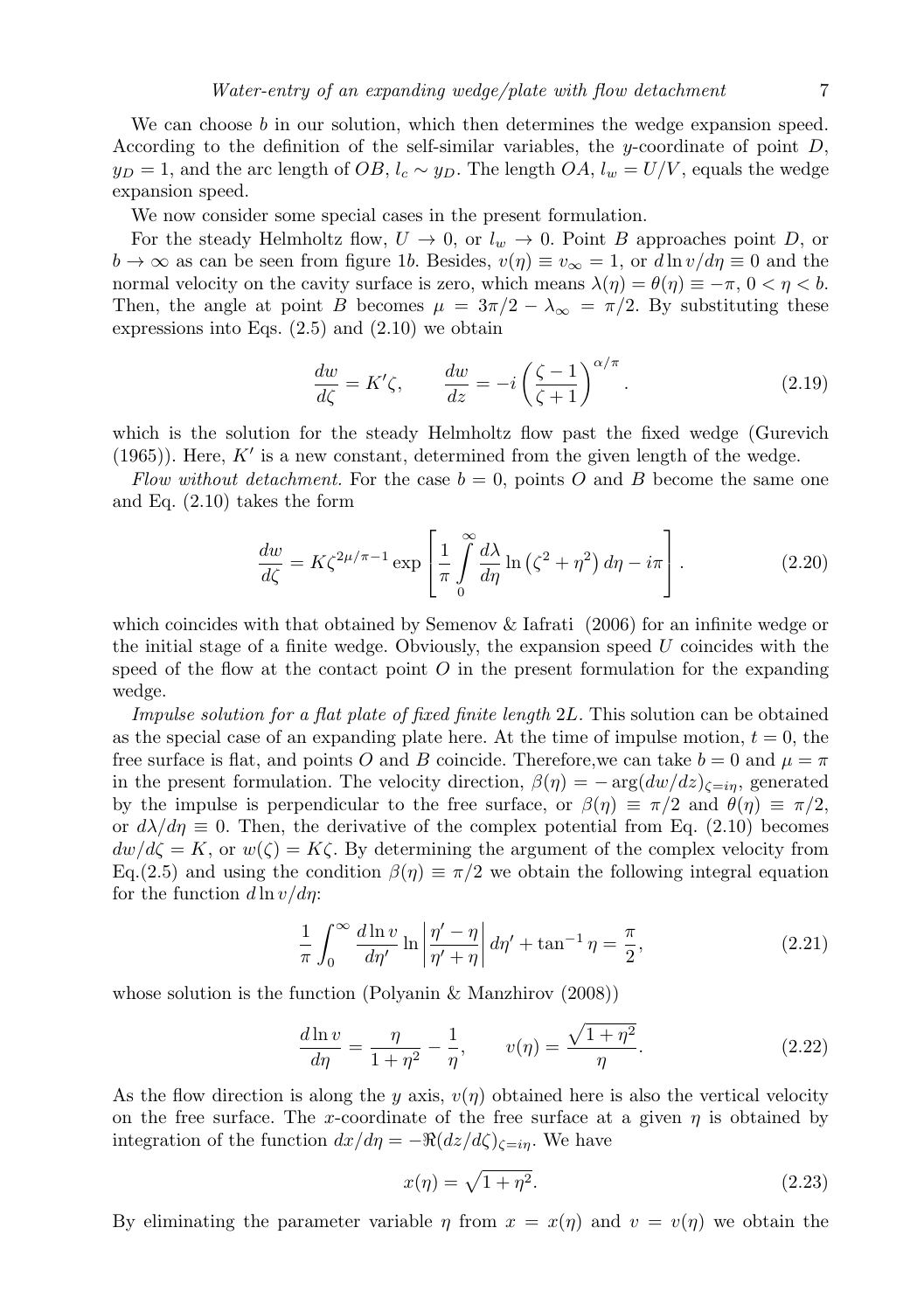well-known formula for the velocity on the free surface as a function of the coordinate *x*

$$
v(x) = \frac{x}{\sqrt{x^2 - 1}},
$$
\n(2.24)

where  $x = 1$  at the edge of the plate for an appropriate value of the factor  $K$ .

### **3. Results and discussion**

The general solution derived in section 2 contains the free parameter *b* which determines the expansion speed of the wedge,  $l_w$ . For  $b \to \infty$ , the solution tends to the steady solution, or the expansion speed  $l_w \rightarrow 0$ , while for  $b \rightarrow 0$ , the solution tends to that without flow detachment, or  $l_w \rightarrow l_{w \text{ max}}$ , where  $l_{w \text{ max}}$  is the maximal expansion speed, above which flow detachment will not happen. *l<sup>w</sup>* max is finite for the case of a wedge with  $2\alpha < \pi$ , and it tends to infinity for the case of a plate,  $2\alpha = \pi$ . Below we have presented some of the results in terms of the expansion speed *lw*.

The solution procedure is based on that in Semenov & Iafrati (2006). The *ξ* and *η* axes are first discretized and the numerical solution is obtained through successive iteration.

#### 3.1. *Water entry of an expanding wedge.*

We consider a case of an expanding wedge with half inner angle  $\alpha = 30^{\circ}$ . The streamline patterns at different values of *b* are shown in figures 2 for  $\alpha = 30^\circ$ . The wedge surface is shown as a thick line. The slopes of the streamlines show the flow velocity direction, and their density show the velocity magnitude since the flowrate between the streamlines is constant. In the figure, the flow configuration is presented in the similarity plane *z*. The vertical coordinate of the free surface at  $x \to \infty$  equals unity because the incoming flow velocity is chosen as the reference velocity. The length of the wedge side is equal to the expansion speed, *lw*, which depends on the parameter *b*. As discussed in section 2, for the case of  $b \to 0$  the solution tends to that corresponding to the initial stage of the water entry of a finite fixed-length wedge, for which the tip of the jet is on the body surface. In the present formulation, this is in fact equivalent to the case in which the expansion speed of the wedge,  $l_w$ , is the same as the speed of the tip of the jet.

As *b* increases from 0*.*001 in figure 2*a* to 0*.*1 in figure 2*c*, the jet bends inwards and the angle at the jet tip increases. At  $b = 0.5$  in figure 2c, this trend continues. At the much larger value of  $b = 2$  shown in figure 2*d*, the tip of the jet nearly touches the *y* axis. For the limiting case  $b \to \infty$  it is expected that the ratio  $l_w/l_c \to 0$ , where  $l_c$  is the length of the cavity measured from point *O* to *B*. This limiting case corresponds to the steady cavity flow of a fixed wedge at  $t \to \infty$ . The half width of the steady cavity, *X*<sub>c</sub>, tends to infinity at a rate of  $X_c \sim \ln Y_c \sim \ln V t$  (Batchelor (1967)). Therefore in the similarity plane  $x_c = X_c/(Vt) \sim \ln(Vt)/(Vt) = 0$ . Graphically, the cavity surface *OB* in the limiting case becomes the cut  $0 \leq y \leq 1$ , while the free surface *BD* becomes the line  $0 < x < \infty$ ,  $y = 1$ . Therefore, the angle between the main free surface and the cavity surface  $\mu = \pi/2$ . Such a tendency can already be seen in figure 2*d*.

The results in the self-similar plane are time independent. In the physical plane, a wedge which expands from zero length with speed  $V l_w$  will reach a length  $L$  at the time

$$
t = \frac{L}{V l_w},\tag{3.1}
$$

which, when non-dimensionalized, will become  $t' = tV/L = 1/l_w$ . Figure 3 provides the results for a wedge of half-angle  $\alpha = 60^\circ$  in the physical plane for different expansion speeds at the moment when the plate length has reached L. For the case  $b = 0.001$  shown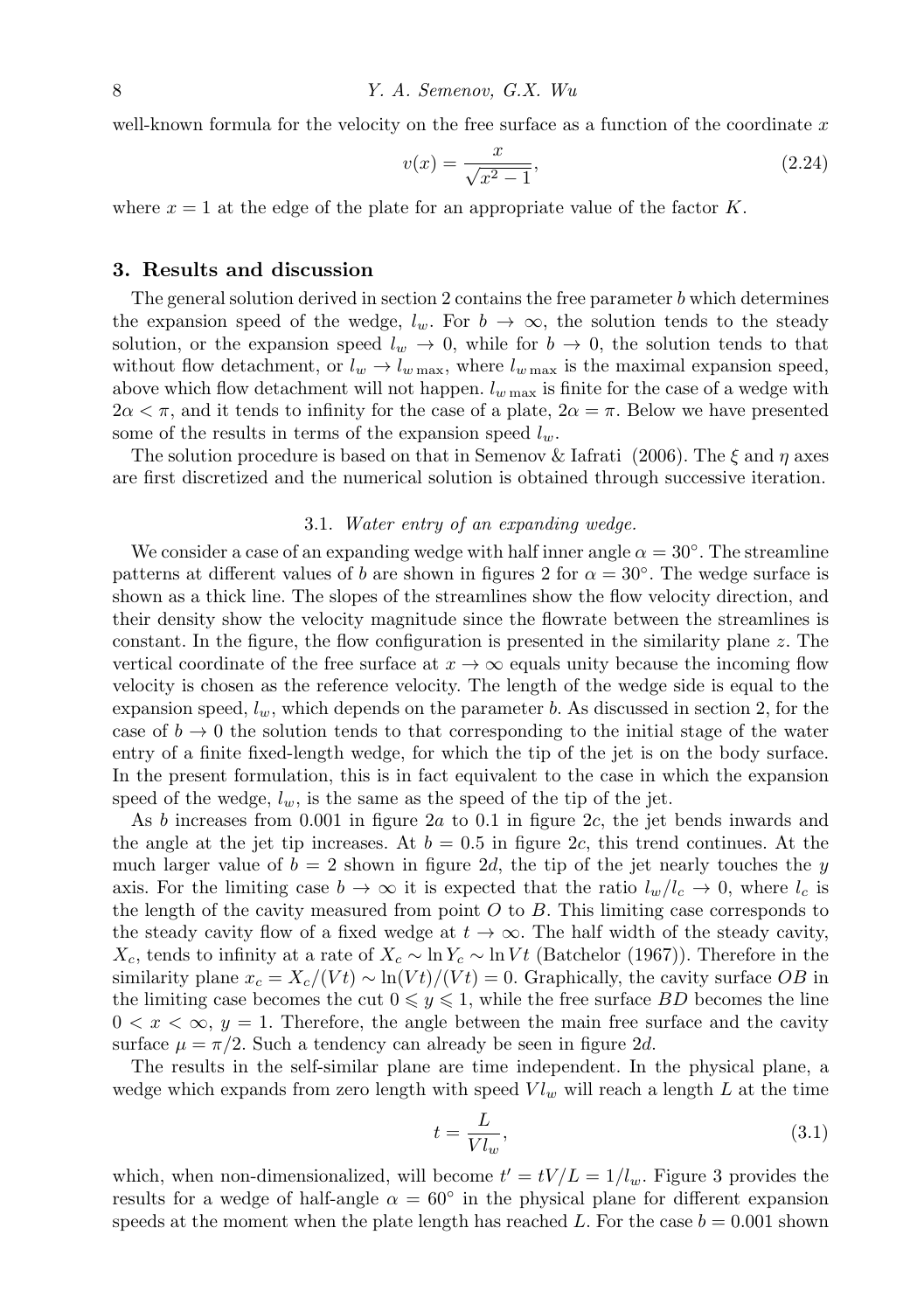

FIGURE 2. Streamline patterns with increment  $\Delta \psi = 0.2$  in the similarity plane for an expanding wedge of half-angle  $\alpha = 30^\circ$  at different expansion speeds: (*a*)  $l_w = 1.795$ ; (*b*)  $l_w = 1.415$ ; (*c*)  $l_w = 0.789$ ; (*d*)  $l_w = 0.146$ .

in figure 3*a*, the expansion speed is slight smaller than the speed of the jet tip. Because the pressures on both sides of the jet is the same, there is no lateral force which bends the jet and its main direction is along the wedge surface. This case is also related to earlier stage of impact of a finite wedge at the time when the jet tip has just left the wedge. As *b* increases, the expansion speed slows. This is related to the later stage of entry of a wedge of fixed length where the jet root has passed the edge of the wedge. The jet itself begins to bend towards the *y* axis. As *b* further increases in figures  $3(b) - (c)$ , it is related to even later stage of a fixed wedge. It should be pointed out that the jet *OB* leaves the wedge at *O* tangentially according to Eq. (2.5) at  $\zeta = 0$ , even though the curve may appear to turn sharply at this point.

The case shown in figure 3*d* at smaller expansion speed, or a larger *t* in the sense defined by Eq. (3.1). The cavity shape begins to evolve towards that corresponding to the steady Helmholtz flow. The two results are close to each other near the wedge, while they differ significantly away from the wedge. This is similar to the transient problem of a fixed-length wedge. The flow near the wedge will tend to the steady one earlier, and the flow far behind the wedge will take longer time to become steady. Here it can be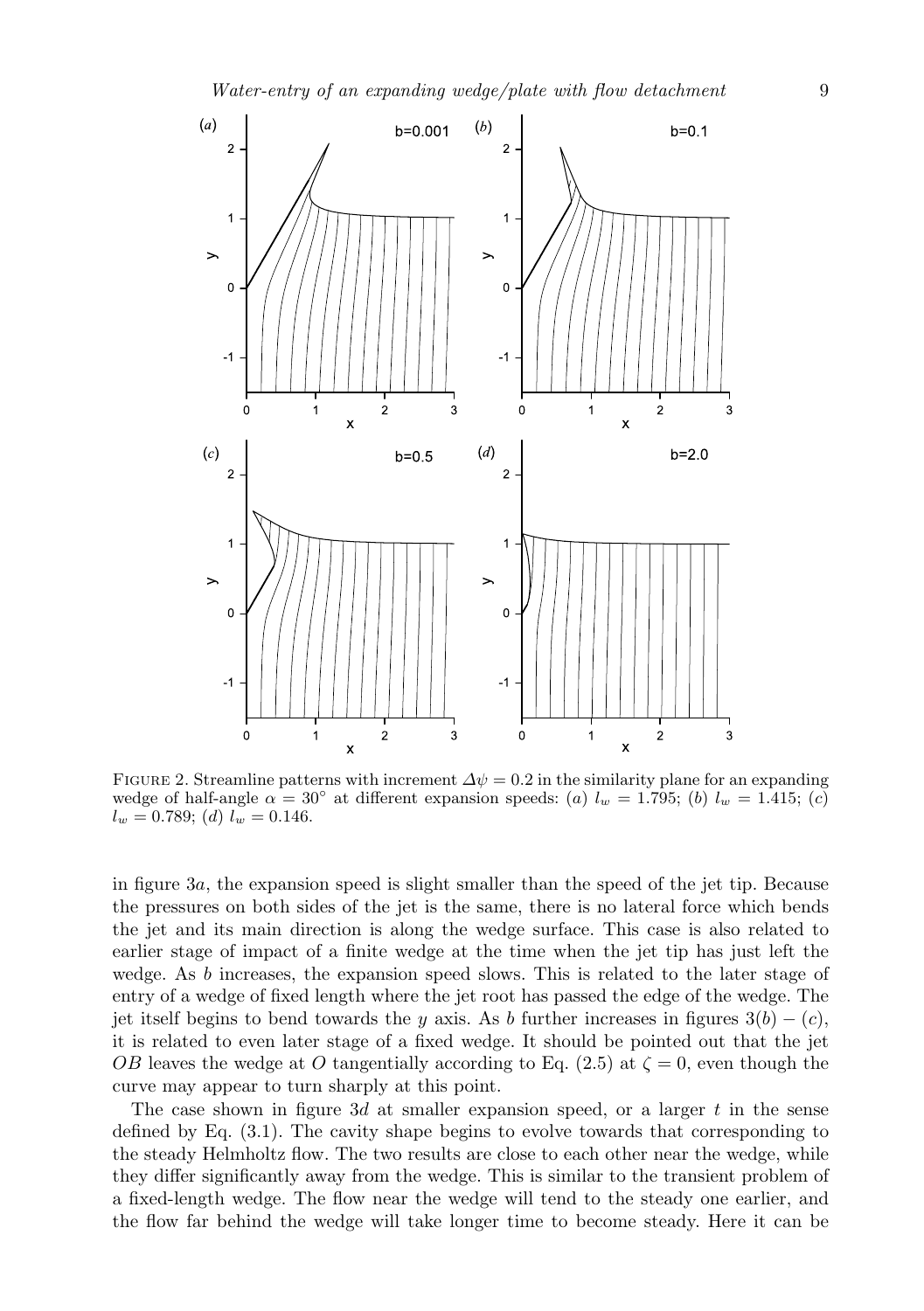

Figure 3. Streamline patterns in the physical plane for an expanding wedge of half-angle  $(\alpha = 60^{\circ})$  at different speeds of expansion at time  $t = L/(V l_w)$  at which the length of the wedge side becomes equal to  $L(t' = 1/l_w)$ : (*a*)  $t' = 0.305$ ; (*b*)  $t' = 0.358$ ; (*c*)  $t' = 0.725$ ; (*d*) *t ′* = 4*.*61. The dashed line in (*d*) corresponds to the steady Helmholtz flow.

expected when  $l_w \to 0$  or  $t \to \infty$  in Eq.(3.1), the corner point *B* will move to infinity and the free surface will approach that in the Helmholtz steady cavity flow.

The pressure coefficient on the wedge surface is shown in figure 4 for different expansion spees, or different *t* based on Eq.(3.1).  $S = Vts$  in the figure is the distance to the tip of the wedge in the physical plane. When *t* is taken from Eq.(3.1),  $S = sL/l_w = sLt'$ . For the case  $b = 0$ , or  $l_w = l_{w \text{ max}} = 5.65$ , (dot-dot-dashed line) the result coincides with that of Zhao & Faltinsen (1993) (closed circles) for an infinite wedge. The self-similar result for an infinite wedge is also shown as opened circles at *t ′* = 0*.*295 through rescaling  $S = sL t'$ , in which *s* remains the same as that at  $t' = 0.177$  while  $t'$  itself is adjusted. As long as the jet root in the case of an expanding wedge still remains on the body surface (see figure 3*a*), the pressure is quite close to that for an infinite wedge. For the case shown in figure 3*b*, the jet root has left the wedge but is still near the edge of the wedge, and therefore the pressure decreases only slightly. As the jet root further moves away from the wedge (at smaller  $l_w$ ), the pressure on the wedge further decreases, and it will gradually tend to that of the steady Helmholtz flow when  $t' \to \infty$ .

We may link further the present similarity solution of an expanding wedge with that of a finite wedge of fixed length *L* to investigate the similarity and the difference between the two cases. At the initial stage before the jet tip leaves the fixed-length wedge, the solution will be self-similar and it corresponds to that of an expanding wedge with  $l_w = l_{w \max}$ . When the jet tip leaves the fixed-length wedge, the solution will become fully transient,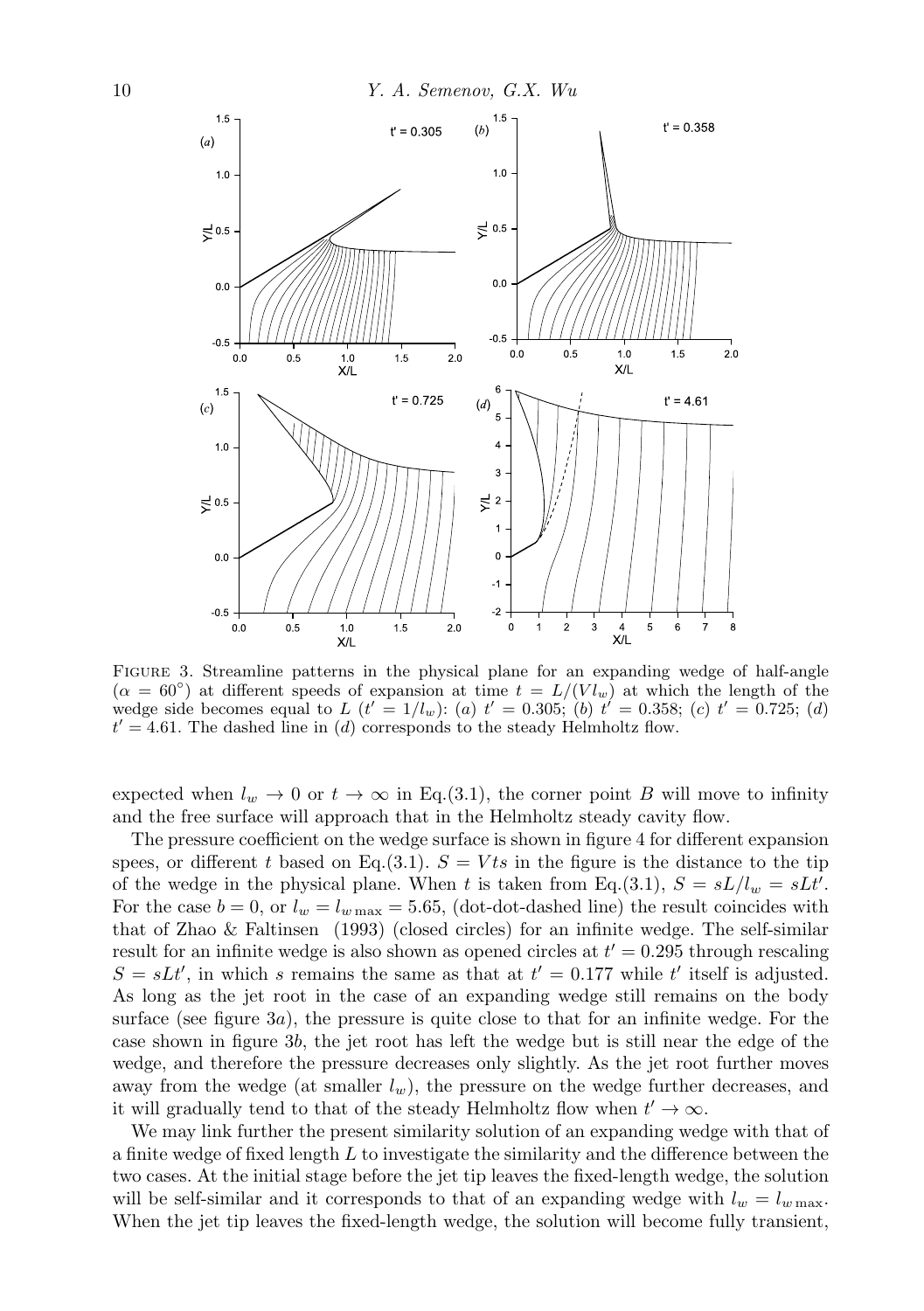

Figure 4. Pressure coefficient on the wedge surface for the cases in figure 3: solid line (*a*), dashed line (*b*), dotted line (*c*) and dash-dotted line (*d*); dot-dot-dashed line for time *t ′* = 0*.*177; closed circles are the results of Zhao & Faltinsen (1993) for the water entry of an infinite wedge, open circles are the same as the closed circles but with  $S/L$  calculated at  $t' = 0.295$ ; the thick solid line corresponds to the steady Helmholtz flow.

or time dependent. Corresponding to each time in figure 3, the tips of the fixed-length and the expanding wedges are at the same location, and their lengths are the same. However, their flow features are not identical, as the former is time dependent and the latter is self similar. On the other hand, as  $t' \rightarrow \infty$ , the flows in both cases approach the steady Helmholtz one. Therefore, the flows in these two cases are initially the same at  $l_w = l_{w \max}$ . They become non-identical when  $0 < l_w < l_{w \max}$ , and then they tend to identical again when  $t' \to \infty$ , or  $l_w \to 0$ .

The problem of a finite wedge entering the water has been studied previously. In particular, by Zhao, Faltinsen & Aarsnes (1997); Iafrati & Battistin (2003) and Maki et al. (2011) using the fully nonlinear time stepping method. The results of Iafrati & Battistin (2003) and Maki et al. (2011) for the vertical force *F* acting on the wedge are shown in figure 5, in which  $B = 2L \sin \alpha$  is the width of the wedge top and  $d = Vt$  is the depth of the vertex. We have also given the results based on the present self-similar solution for the expanding wedge in the figure. As discussed above, the positions and lengths of the expanding and fixed wedges are the same. For forces at early stage before flow separation are in full agreement as the flow configuration for the fixed wedge is also self-similar. After the jet tip leaves the wedge, the transition stage of the fixed wedge starts. However, as the jet root is on the wedge surface, the force is still close to the self similar solution. The difference starts when the jet root leaves the wedge. As the peak pressure at the jet root no longer exists, the forces in both cases decrease very quickly. As *t* increases, the force in both cases will tend to that corresponding to the steady Helmholtz flow.

At the transition stage, the hydrodynamic force for the expanding wedge is larger than that on the fixed wedge. It is the expected result, because the hydrodynamic force for the expanding wedge includes a contribution caused by the wedge expansion, which can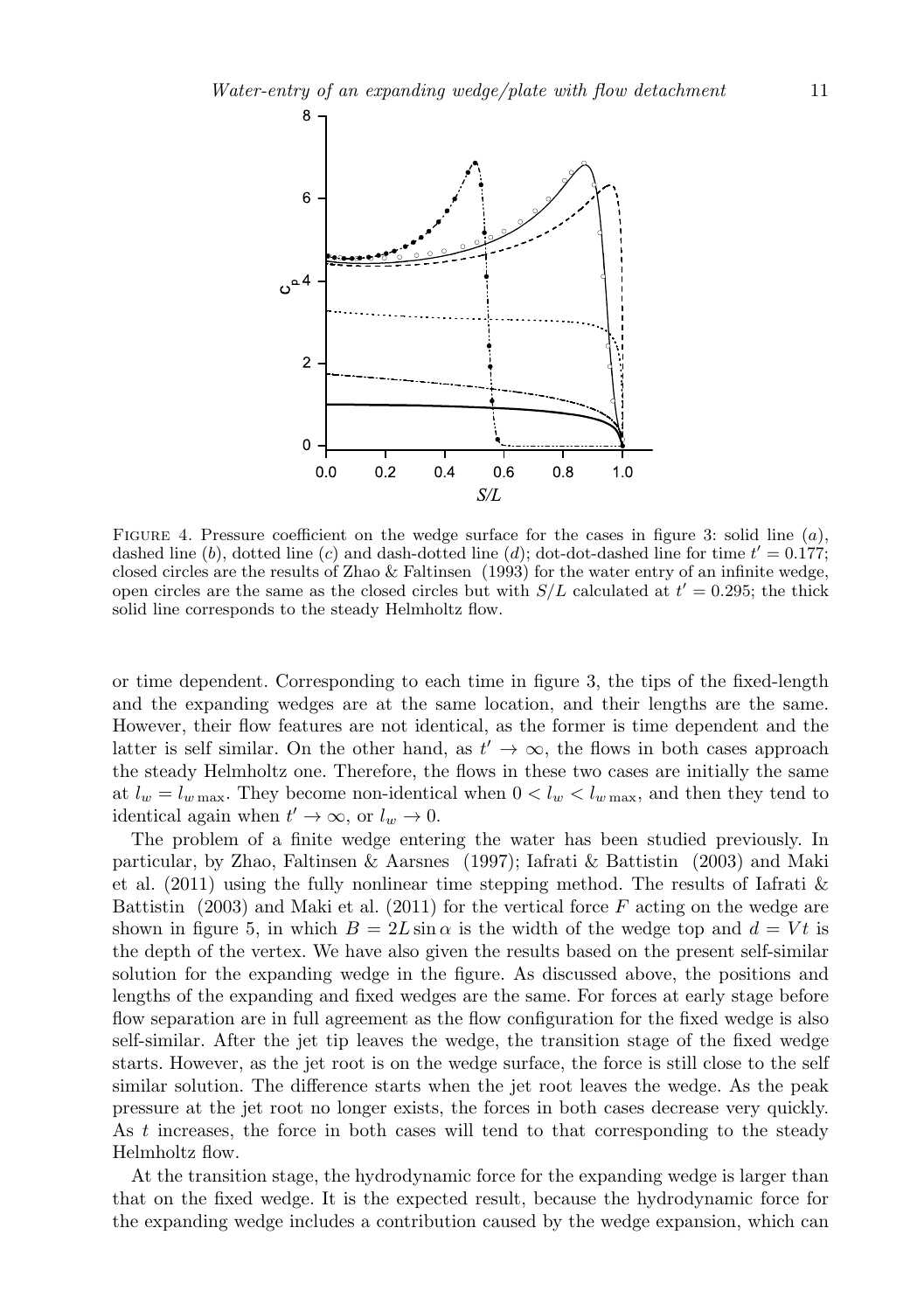

Figure 5. Vertical force history on a finite wedge at different stages of water-entry: Iafrati & Battistin (2003) (circles) and Maki et al. (2011) (triangles); the expanding wedge model (solid line). The dot-dashed line shows the beginning of the transition stage when the jet tip leaves the finite wedge. The dashed line corresponds to the steady flow.

be seen from the temporal derivative of the equivalent plate width in the equation for pressure Faltinsen (2005), based on the Wagner theory.

## 3.2. *Water entry of a plate expanding relative to its centre.*

The case of wedge angle  $\alpha = 90^{\circ}$  corresponds to an expanding flat plate entering a water surface. The streamline patterns in the physical plane for times  $t' = 1/l_w$ , at which  $V l_w = L$ , are shown in figure 6 for different  $l_w$ . Figure 6*a* for  $l_w = 24.4$  shows that the free surface has turned almost  $180^\circ$  at the plate edge. At time  $t = 0$ , point *B* of the jet tip and point *O* of the plate wedge coincide with the origin at point *A* in the physical plane. Then point *B* will move up with a vertical velocity. Point *O* will move along the x axis with speed  $l_w$  and it leaves point *B* behind, as the latter has a smaller horizontal velocity. When  $l_w \gg v_B$ , the jet will then bend 180<sup>°</sup> as the coordinates of point *B* in the similarity plane equal its velocity components (see Eq. $(2.13)$ ). When the expansion speed  $l_w$  decreases, the flow turns less sharply. At  $l_w = 1/t' = 1.2$  in figure 6*c*, the turn of the free surface at point *O* is quite mild. For case (*d*), the expansion speed of the plate  $l_w = 0.0172$  is still larger than the horizontal component of the velocity at point *B*. However, it is much smaller than its vertical component. We may notice that in figure 6*d* the flow pattern near the body tends to that in the steady cavity flow past the plate, while it is still different from that away from the body. It is expected that as *t ′* increases, more and more flow regions will tend to the steady solution. In other words, the flow near the plate will become steady first, while the flow away from the body will take a longer time to settle.

In figure 7 are shown the velocity magnitude along the main free surface *BD* (7*a*) and the cavity surface  $OB$  (7*b*) against  $x/l_w$  for different expansion speeds. It can be seen that as *l<sup>w</sup>* becomes larger and larger, the velocity magnitude on the free surface *BD* (figure 7*a*) for  $x/l_w > 1$  tends to that corresponding to the impulse solution shown by the solid line, while the free surface elevation for  $x/l_w > 1$  tends to zero (see figure 6*a*). We also notice that the vertical velocity on the plate  $(x/l_w < 1)$  and the horizontal velocity on the symmetry line  $(x = 0)$  are given through the boundary condition, and they are identical to those in the impulse problem. Thus, it can be expected that as  $l_w \rightarrow \infty$ , the velocity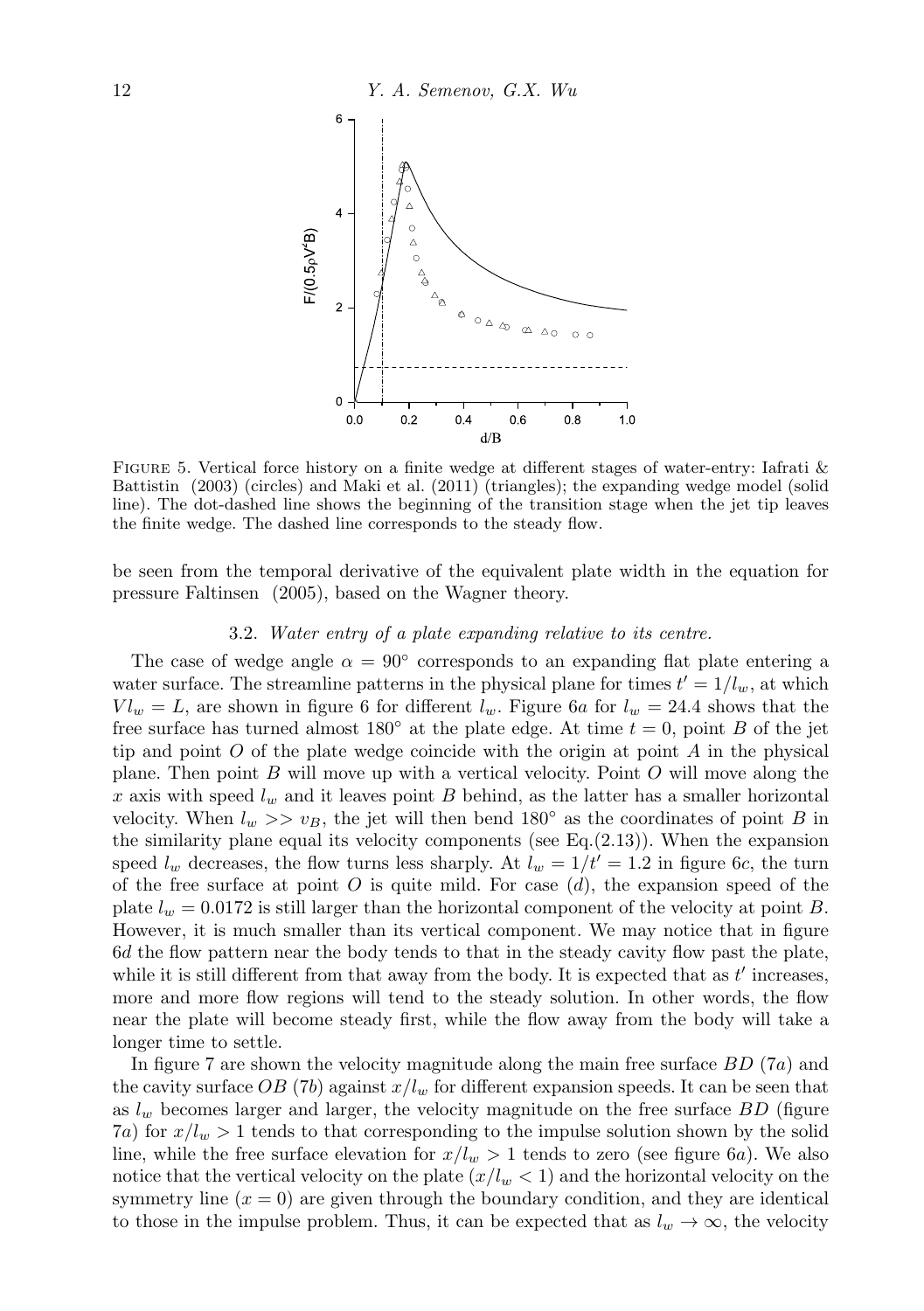

FIGURE 6. Streamline patterns for the impact of a horizontal expanding flat plate at different values of *b*: (*a*)  $l_w = 24.4$ ; (*b*)  $l_w = 4.11$ ; (*c*)  $l_w = 1.204$ ; (*d*)  $l_w = 0.0172$ .

corresponding to  $y \leq 0$  obtained from the similarity solution of the expanding plate will tend to that from the impulse solution of a fixed-length plate. For the expanding plate there is a thin jet within  $x/l_w < 1$  as  $l_w \to \infty$ , which is obviously missing in the impulse solution. From figure 7, it can be seen that the velocity is nearly constant at the most part of both the upper and the lower sides of the splash jet. In particular, as  $l_w \rightarrow \infty$ , the thickness of the jet tends to zero, and there is no velocity jump across the jet. It is then immediate from the Cauchy integral of the complex velocity along the fluid boundary that the presence of the jet does not affect the flow in the main fluid domain,  $y \leq 0$ .

The above behaviour at  $l_w \rightarrow \infty$  can be explained through the evolution of the boundary condition of the problem in this limit. We may replace the length scale *V t* in Eq. (2.1) with  $l_w Vt$ , or  $W(z,t) = V^2 l_w t w'(z')$ ,  $z' = Z/(l_w Vt)$ ,  $Z(S,t) = l_w Vt z'(s')$ , similar to that in the three-dimensional impact of a water cone Sun  $\&$  Wu (2014). The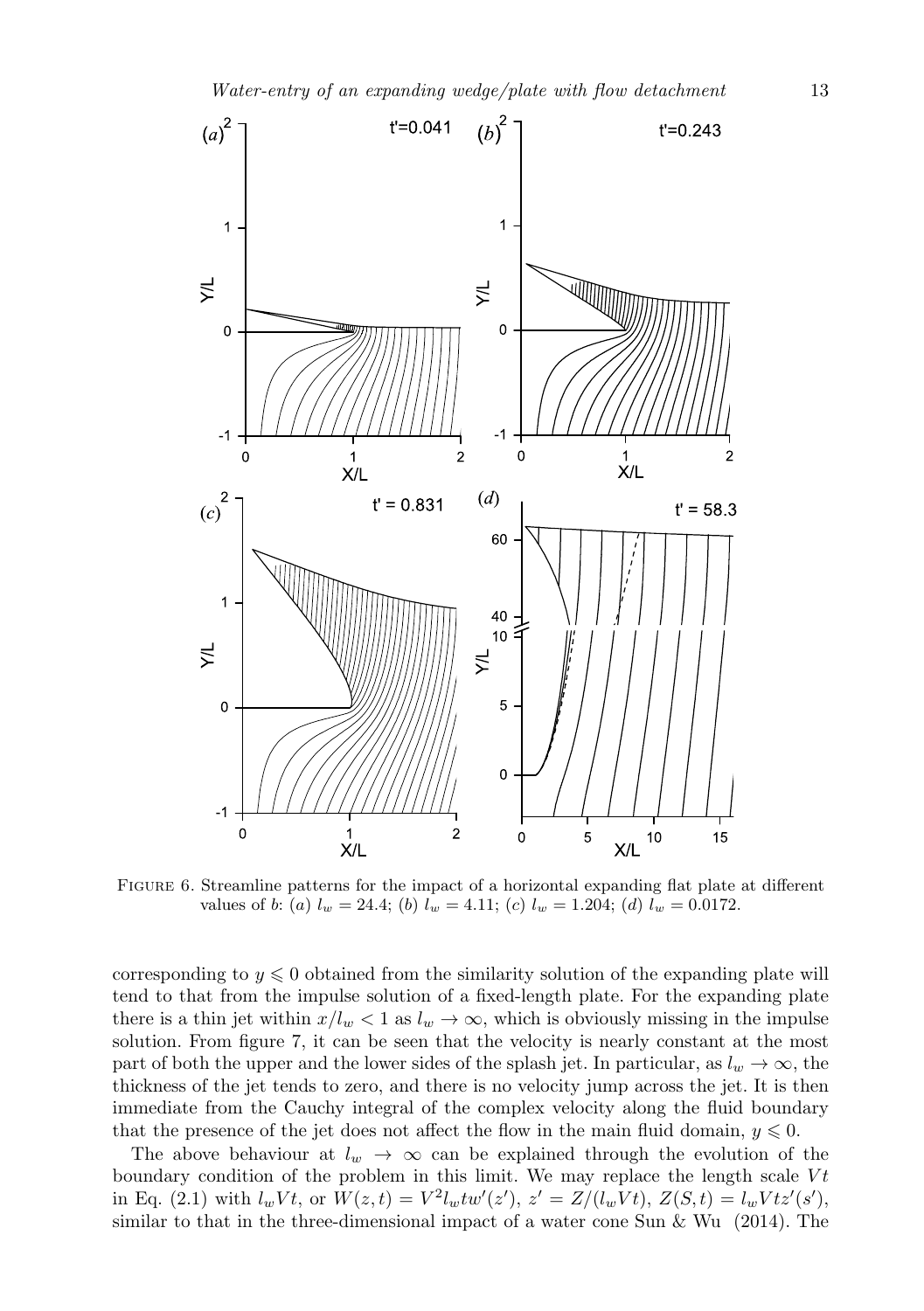

Figure 7. Velocity magnitude along (a) the free surface *BD* and (b) the cavity surface *OB*: solid line: the pressure-impulse solution; dashed line:  $l_w = 42.6$ ; dotted line:  $l_w = 24.2$ ; dashdotted line:  $l_w = 4.11$ , dash-dot-dot line:  $l_w = 0.357$ . Open circles show the values at the trailing edge of the plate,  $x/l_w = 1$ .

plate is then within  $0 \leq x' \leq 1$ . The dynamic condition on the free surface for this selfsimilar problem may be written in terms of the real potential  $\phi' = \Re(w')$  with  $s' = s/l_w$ measured from *B* (Semenov & Iafrati (2006)):

$$
\phi' - \frac{d\phi'}{ds'}s' = \frac{v^2 - v_B^2}{2l_w},\tag{3.2}
$$

where  $s' = 0$  and  $\phi' = 0$  correspond to the tip of the splash jet (point *B*). The kinematic condition can be written in the form

$$
\frac{dZ}{dt} = l_w V \left( z' - \frac{dz'}{ds'} s' \right) = V v e^{i\beta}, \implies z' - e^{i\gamma} s' = \frac{1}{l_w} v e^{i\beta},\tag{3.3}
$$

where  $\gamma = \arg(dz'/ds')$ , and  $\beta$  is the velocity direction. As  $l_w \to \infty$ , the right-hand sides of these two equations tend to zero, which leads to  $y' = \Im z' \to 0$  and  $\phi' \to 0$  on the free surface when *x ′ >* 1. This is the same as the condition of the impulse potential and the velocity at large *l<sup>w</sup>* being close to the impulse solution. Care is, however, needed at  $x' = 1$ . As  $v(x') = x'/\sqrt{(x'^2 - 1)}$  on the free surface based in the impulse solution, a singularity exists at  $x' = 1$ . The right-hand sides of Eqs.(3.2), (3.3) may not necessarily tend to zero as  $l_w \to \infty$  at  $x' = 1$ . The limit of  $l_w \to \infty$  at that point may have its own behaviour. In fact, as can be seen in figure 6*a*, the jet length *OB*, initiated from  $x' = 1$ , becomes  $|OB| \sim 1$ , which is absent in the impulse solution. However, as we have discussed above, the thickness of the jet tends to zero, and it has no real impact on the main flow below  $y' = 0$ . This is the reason for the behaviour of the results in figures 6 and 7 for larger expansion speeds *lw*.

In figure 8*a* are shown the local close-up of the free surface near the edge of the plate at different  $l_w$ . Here,  $\bar{s}/l_w = (s_O - s)/l_w$ , where  $s_O$  is the arc length coordinate at the edge of the plate. Then,  $\bar{s}/l_w = 0$  at the wedge apex *A* and  $\bar{s}/l_w > 1$  along the free surface *OB*. The free surface leaves the plate tangentially as it follows from Eq. (2.5) for  $\zeta = i\eta \to 0$ . The larger the expansion speed results in larger curvature of the free surface. In figure 8*b* are shown the velocity magnitude and the pressure coefficient along the plate and the free surface *OB*. The velocity and the pressure coefficient take their maxima values towards the edge of the plate. In the vicinity of the edge it increases with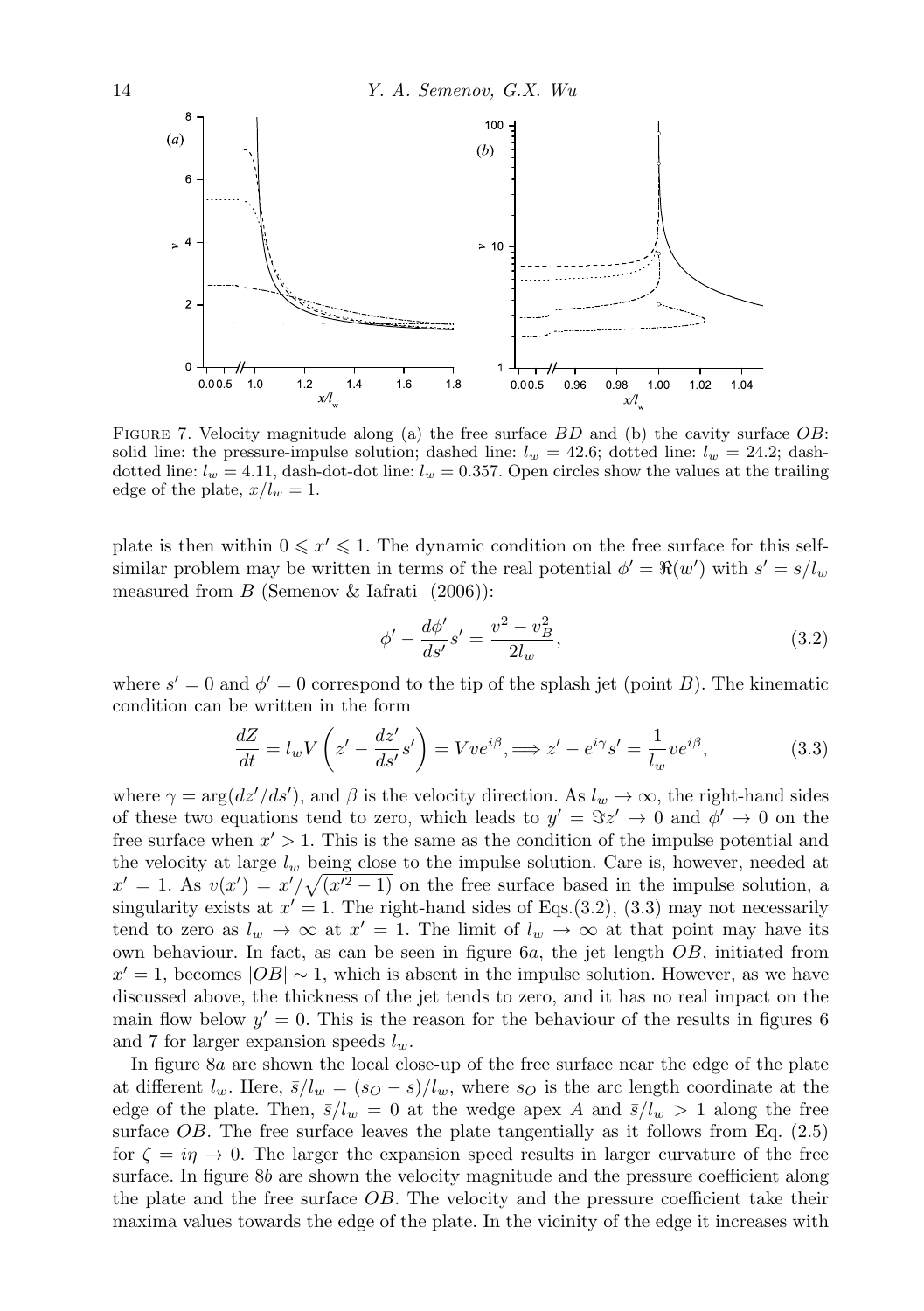

Figure 8. (a) free surface near the plate edge, or the lower surface of the jet, for various expansion speeds: solid line  $l_w = 10.9$ ; dashed line  $l_w = 4.11$ ; dotted line  $l_w = 2.95$ ; dash-dotted line  $l_w = 2.24$ ; dot-dot-dashed line  $l_w = 0.36$ ; (b) velocity magnitude and the pressure coefficient along the plate (  $0 \leq \overline{s}/l_w \leq 1$ ) and along the free surface *OB* ( $\overline{s}/l_w > 1$ ):  $l_w = 10.9$  (solid line),  $l_w = 2.24$  (dot-dashed line) and  $l_w = 0.357$  (dot-dot-dashed).

| b                | $l_w$                  | $v_0$          |                |     |      | $v_B$ $c_{pA}$ $c_{p\max}$ $c'_{p\max}$ $C_N$ |     |
|------------------|------------------------|----------------|----------------|-----|------|-----------------------------------------------|-----|
| 0.1              | 92.4                   | 185            | 10.2           | 191 | 8563 | 1.0028                                        | 275 |
| 0.12             | 65.6                   | 131            | 8.61           | 136 | 4321 | 1.0051                                        | 194 |
| 0.15             | 42.6                   |                | 85.4 6.98 89.8 |     | 1833 | 1.0095                                        | 125 |
| 0.2              | 24.2                   |                | 49.1 5.37 52.5 |     | 600  | 1.0228 70.8                                   |     |
| 0.25             | 15.7                   |                | 31.6 4.43 34.8 |     | 255  | 1.0369 45.6                                   |     |
| 0.3 <sub>1</sub> | 10.9                   |                | 22.2 3.81 25.2 |     | 128  | 1.0645 32.0                                   |     |
| 0.4              | 6.26                   |                | 13.0 3.06 15.5 |     | 45.9 | 1.1436 18.8                                   |     |
| 0.6              | 2.95                   |                | 6.61 2.36 8.49 |     | 13.0 | 1.3399 9.49                                   |     |
| 1.0              | 1.20                   |                | 3.38 1.82 4.60 |     | 4.85 | 1.9799 4.67                                   |     |
| 2.0              | 0.357                  | 1.88 1.43 2.49 |                |     | 2.49 | 2.2085 2.32                                   |     |
| 5.0              | $0.065$ 1.28 1.18 1.51 |                |                |     | 1.51 | 1.5036 1.34                                   |     |
| 10.0             | $0.017$ 1.12 1.09 1.23 |                |                |     | 1.23 | 1.2296 1.09                                   |     |

the expansion speed, and rapidly decreases in both directions away from the edge, along the plate and along the free surface.

Table 1 gives the obtained expansion speed of the plate, *lw*, fluid velocity at the plate edge,  $v_0$ , (point *O*) and at the tip of the splash jet,  $v_B$ , (point *B*), the pressure at the stagnation point *A*,  $c_{pA}$ , and the maximum pressure on the plate,  $c_{p\,\text{max}}$ , and the vertical force coefficient,  $C_N = F/(0.5 \rho V^2 L)$ . For  $b > 1$ , the maximum pressure occurs at the stagnation point *A*, and therefore the values of  $c_{pA}$  and  $c_{p\max}$  coincides. The pressure  $c'_{p\,\text{max}}$  is the pressure coefficient normalized by the square of the nondimensional speed of the plate edge relative to the incoming liquid,  $c'_{p \max} = c_{p \max}/(1 + l_w^2)$ . It is seen that  $c'_{p\max} \rightarrow 1$  at a large expansion speed. This is similar to that in water entry of a body with small deadrise angle (Howison, Ockendon & Wilson (1991)).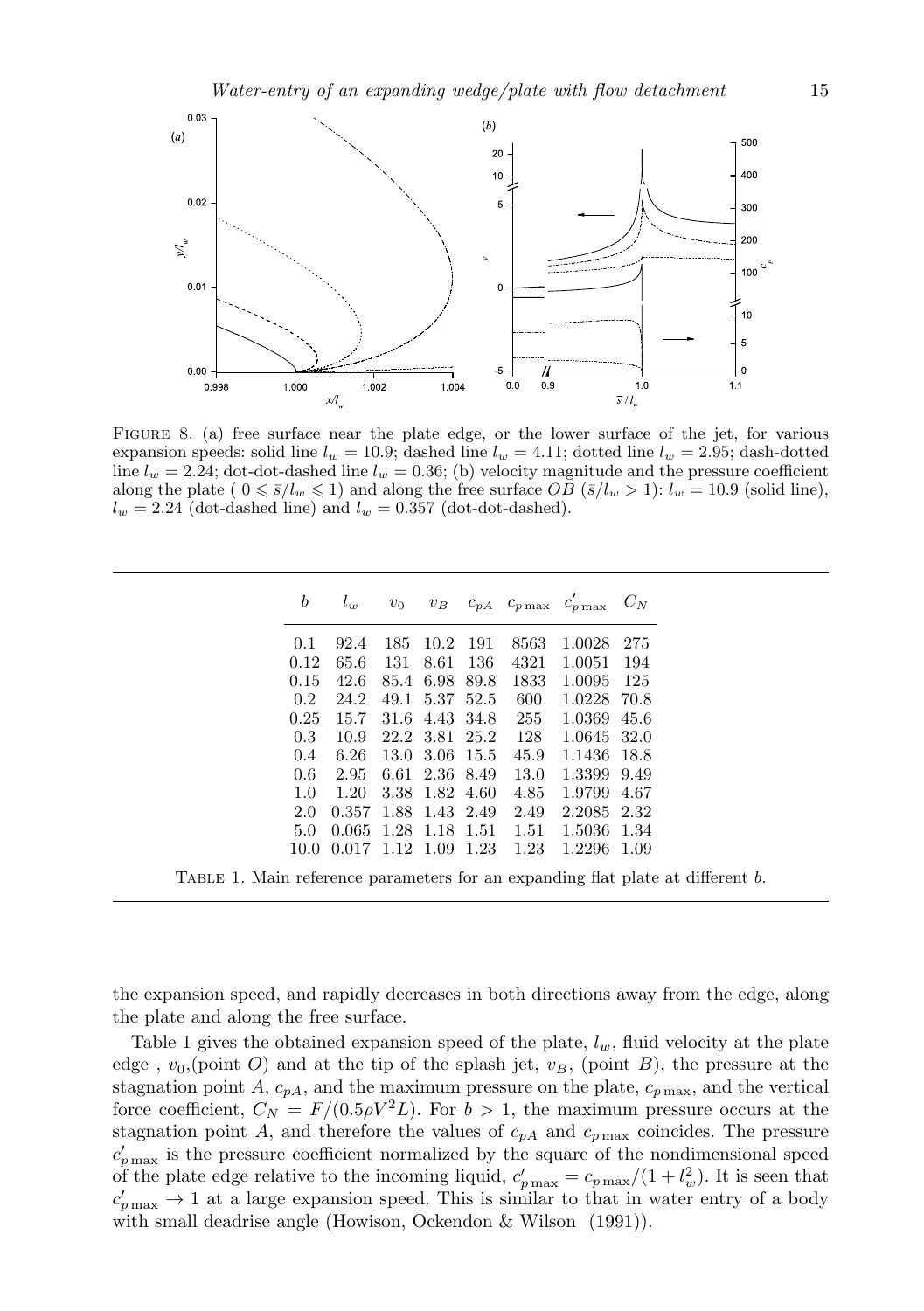

Figure 9. Sketch of the water-entry problem (*a*) an inclined half-infinite plate and (*b*) a horizontal plate expanding relative to its edge at point *O*.

## 3.3. *Comparison between flows due water entries of a slightly inclined flat plate and an expanding horizontal plate.*

An inclined plate entering the liquid generates a splash jet near the edge, and a jet along the plate. In the latter the tip of the jet is the intersection point of the free surface and the plate, shown as *C* in figure 9*a*. The problem has been considered earlier by Faltinsen & Semenov (2008). At very small deadrise angles  $\delta$ , for example  $\delta < 5^{\circ}$ , the contact angle at point *C* becomes too small, which caused numerical difficulties in computations. We note that as the deadrise angle  $\delta \to 0$ , the inclined plate approaches the horizontal plate. This gives a possibility of using a horizontal plate expanding relative to one of its edges to model the flow generated by an inclined plate. The zero streamline in figure 9*a* starting from the stagnation point *A* has been found to be nearly a vertical straight line at small  $\delta$  (Faltinsen & Semenov (2008)). For the flow generated by a horizontal plate expanding relative to the edge, the flows near its two edges may not be identical or the flows may not be exactly symmetric, as one edge is fixed and the other is moving. In such a case the streamline passing its stagnation point *A* may not be strictly a straight line. However, when the expansion speed is sufficiently large and stagnation point  $A$  becomes sufficiently away from the plate edge  $O$ , the approximation made for the streamline passing *A* is not expected to have significant effect on the flow near the edge. Thus we use a straight line perpendicular to the plate to approximate the streamline passing A. As a result, the flow region *AOBD* in figure 9*a* becomes consistent with that of the horizontal plate whose sketch is shown in figure 9*b* in which the edge of the plate is fixed while its centre point *A* moves away from *O*. In such a way, we link the problem of a slightly inclined half-infinite plate with the problem of the horizontal plate expanding relative to its fixed edge when they enter into the water surface. In both cases the distances between points *O* and *A* in the similarity plane are the same.

We now put the origin of the coordinate system at point *O*, where the complex potential is taken to be zero,  $W(Z_O, t) = 0$ , or  $w(\zeta)_{\zeta=0} = 0$ . There is a significant difference between the two cases of the plate expansion, relative to its fixed centre and relative to its edge. In particular, it it significantly changes the orientation of the splash jet. This occurs due to Eq. (2.13) relating the velocity at point *B* to its position relative to the origin of the similarity plane, and the origin is chosen at the fixed point of the plate. Indeed, for the case of the plate expansion relative to point  $A$ , Eq.(2.13) relates points  $A$  and  $B$ ,  $z_B - z_A = v_B e^{i\beta_B}$ , while for the plate expanding relative to its edge at point *O* Eq.(2.13) relates points *O* and *B*,  $z_B - z_O = v_B e^{i\beta_B}$ . Because the velocity at point *B*,  $v_B e^{i\beta_B}$ , is affected slightly by the choice of the origin based on the fix point of the plate, the vectors  $z_A z_B$  and  $z_O z_B$  are close to each other. That significantly influences the orientation of the splash jet.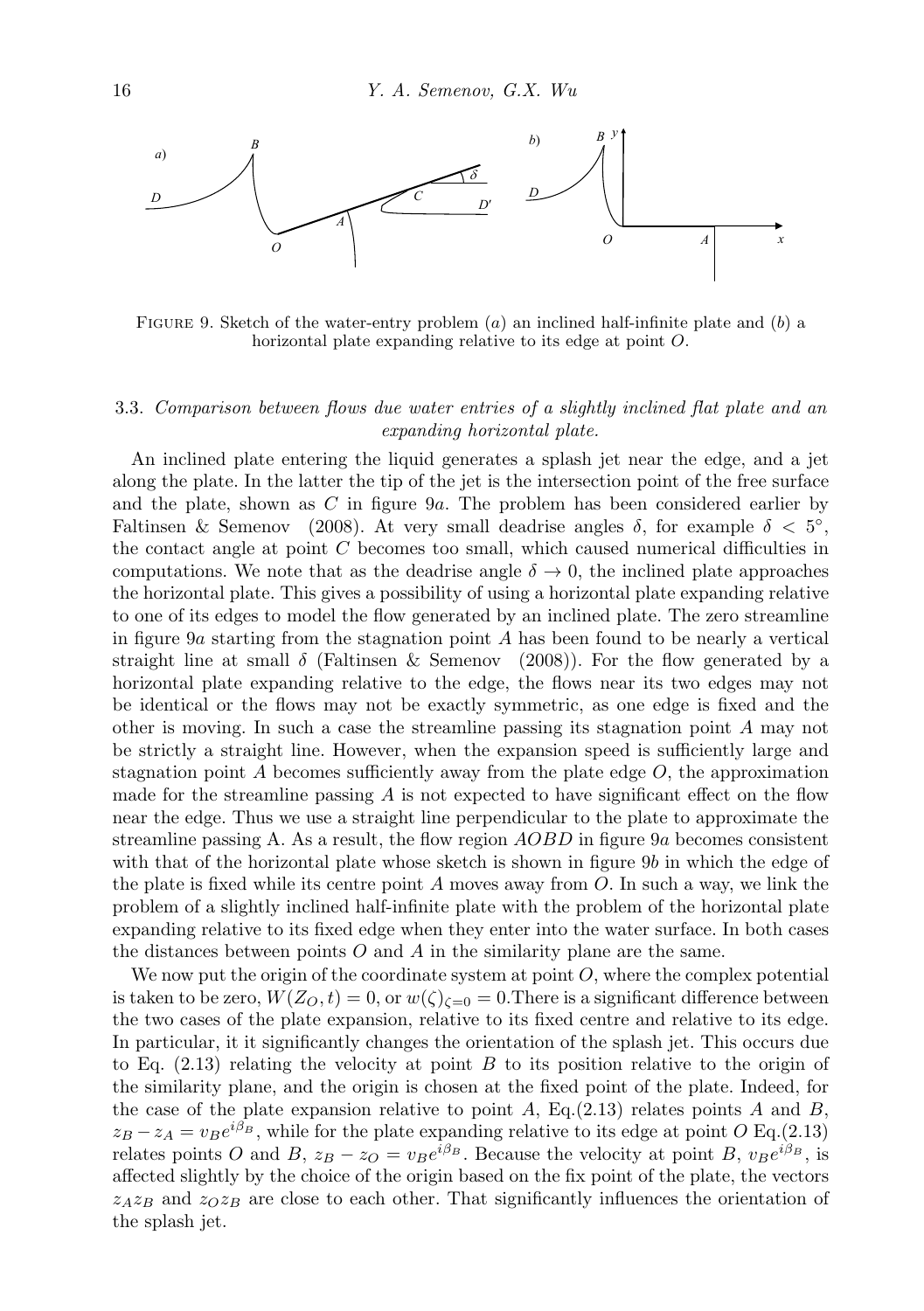

Figure 10. Streamlines and the free surface shapes near the edge: (*a*) the inclined plate with a deadrise angle of 5<sup>°</sup> (based on solution by Faltinsen & Semenov (2008)); (*b*) the expanding plate with  $l_w = 6.1$ .

Figure 10*a* shows the streamline patterns for an inclined plate with a deadrise angle of  $\delta = 5^\circ$ . This is a case considered by Faltinsen & Semenov (2008). However we have rerun the calculations with more discrete points to ensure convergence and the figure is re-plotted using the updated results. We then use  $|OA| = 6.1$  in figure 10*a* for  $l_w$  of the expanding horizontal plate and the streamlines for this case are given in figure 10*b*. It can be seen that the flow configurations near the edge of the plate in these two cases are very close to each other. Detailed results are given in Table 2, in which the relative error in the tip angle of the jet is about 1.6%. Results for  $\delta = 10^{\circ}$ , 15<sup>°</sup> and 20<sup>°</sup> are also provided in the table, in which the corresponding  $l_w = |OA|$  is obtained from the solution of the inclined plate for each case. It can be seen that the approximation by the expanding plate for an inclined plate is still quite good in these three angles. The accuracy of the approximation, however, does decrease slightly within this range of  $\delta$ , as  $\delta$  increases. Obviously, it is partly due to the fact that the inclined plate has further departed from the *x−*axis, and the streamline passing point *A*, will be more distorted from a straight line. The approximation of straight line used in figure 10*b* will be less accurate.

Although the approximation of the case in figure 9*a* through that in figure 9*b* is primarily for the flow near the edge of the plate, it would be interesting to see the comparison of the pressure distributions along *OA*. It can be seen in figure 11 that the results for pressure distribution are in fairly good agreement.

Figure 12 shows the free surface shape and the streamline patterns for different expansion speeds. The undisturbed free surface is shown as a dotted line. As can be seen from figure 12*a*, the splash jet moving away from the plate edge has a larger vertical and a smaller horizontal velocity component. A nonzero horizontal velocity component at the splash tip is a specific feature in this approximation. Based on the full solution for an inclined plate Faltinsen & Semenov (2008),the jet tip moves strictly in the vertical direction, and can be seen in figure 10*a*, through  $x_B \approx 0$ .

The model in figure 9*b* can also be used for a horizontal plate expanding relative to its edge at large speed. In such a case, the assumption about symmetry with respect to the vertical line passing point *A*, would be a good approximation as *A* is far away from *O*. Figure 13 shows the speed of the liquid on the free surface and the pressure distribution on the plate for different expansion speeds. The larger the expansion speed, the closer the speed distributions on the free surface are to that corresponding to the impulse solution. The behaviour of the speed on the free surface is similar to that for the plate expanding relative to its centre shown in figure 7. However, the pressure distribution on the plate shown in figure 13*b* is significantly different from that in figure 8*b*. In figure 13*b* the pressure takes its maximum value at the stagnation point and gradually decreases to zero, without a pressure peak near the end of the plate, which can be seen in figure 8*b*.

The main flow parameters are presented in table 2. All of them (excluding the angle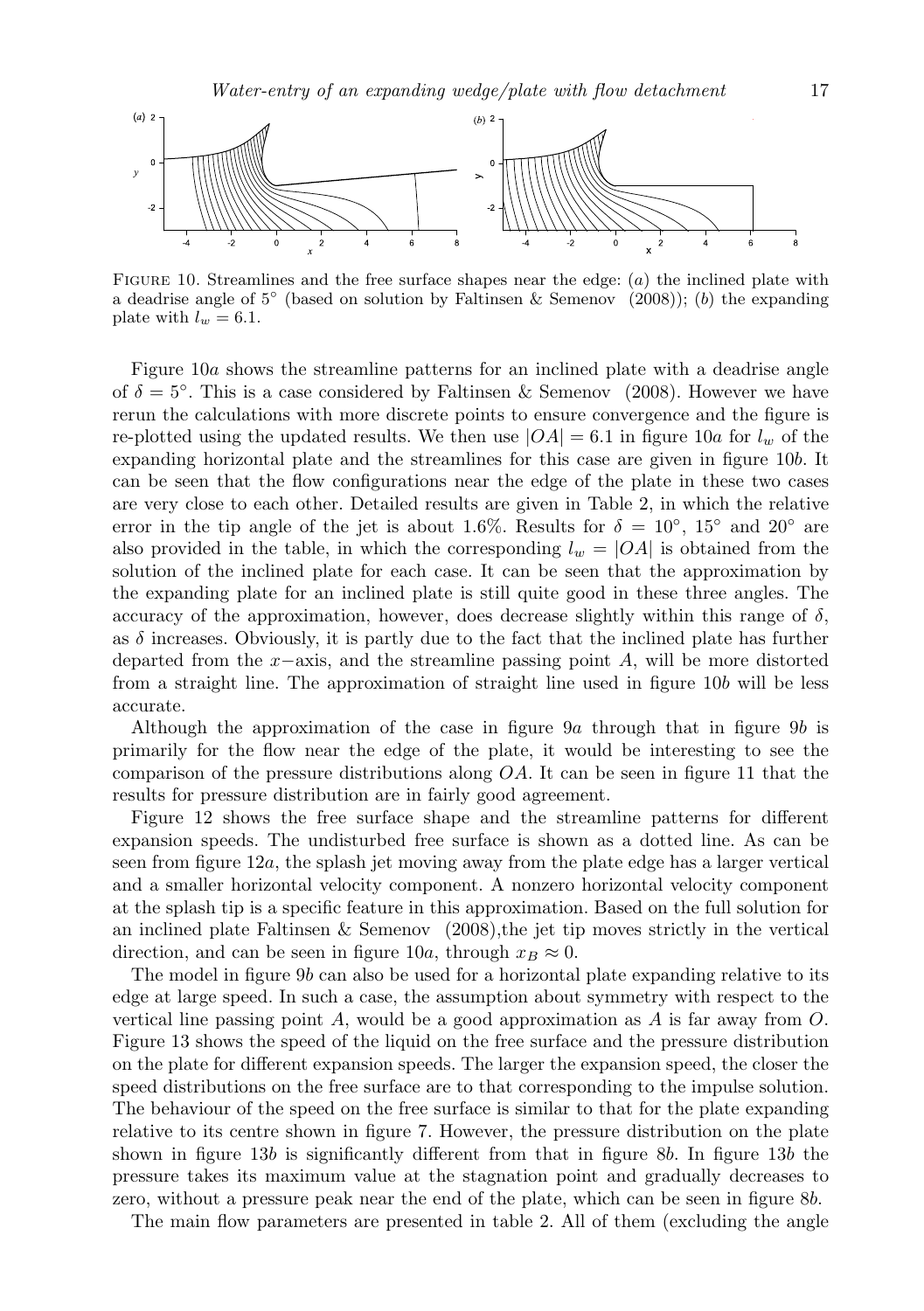

Figure 11. Pressure distribution along the pates: inclined (solid lines) based on solution by Faltinsen & Semenov (2008), horizontal and expanding (dashed lines) for  $\delta = 5^\circ$ ,  $l_w = |OA| = 6.1$ , and  $\delta = 10^\circ$ ,  $l_w = |OA| = 2.55$ . The solid circle corresponds to the stagnation point.



Figure 12. Streamline patterns for a plate expanding relative to its edge for different expansion speeds  $l_w$ : (*a*)  $l_w = 593$ ; (*b*)  $l_w = 77.3$ ; (*c*)  $l_w = 2.81$ .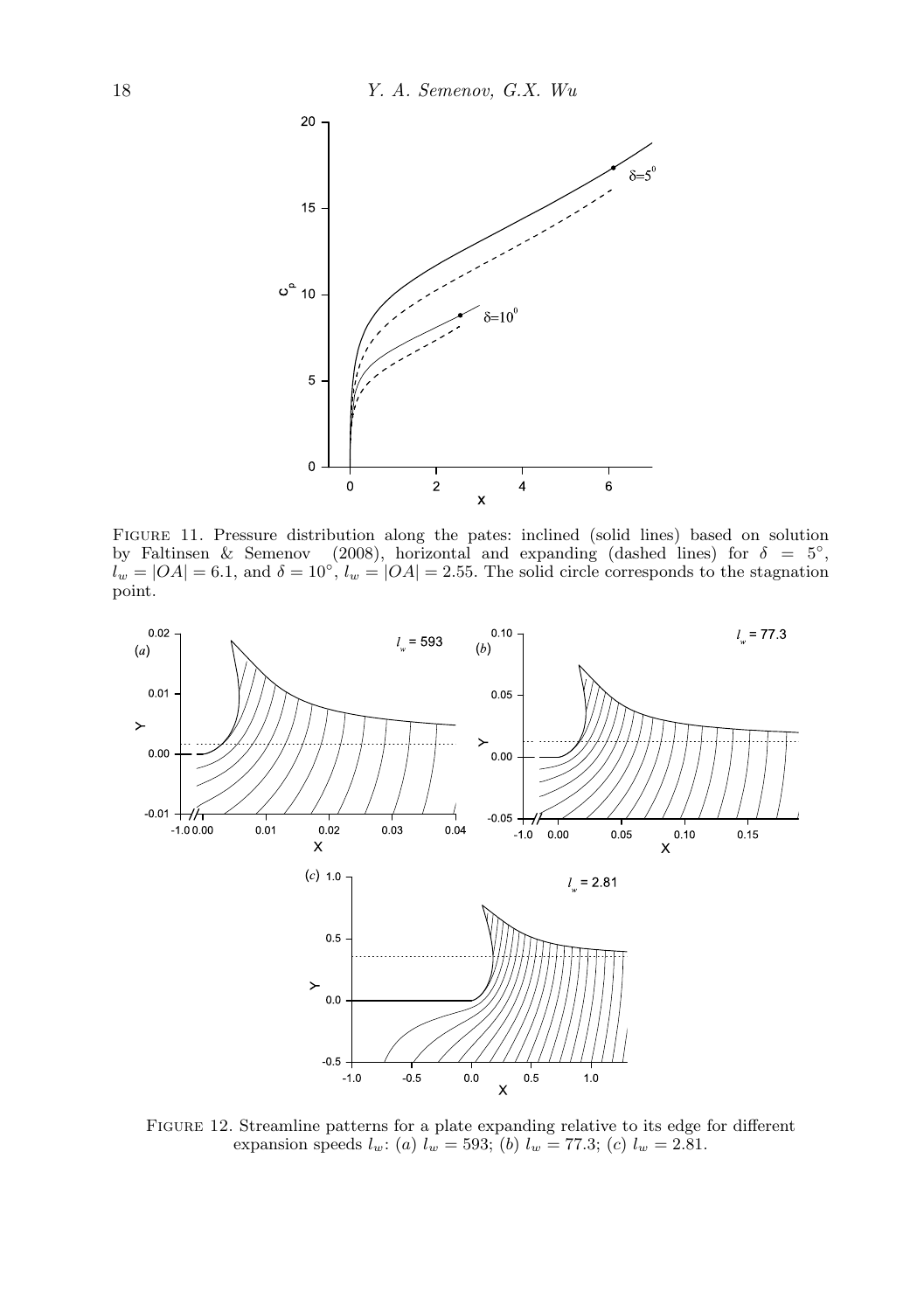

FIGURE 13. (*a*) velocity along the free surface and (*b*) pressure coefficient on the plate:  $l_w = 593.6$ (dashed line);  $l_w = 77.3$  (dotted line);  $l_w = 10.9$  (dash-dotted line); open circles correspond to point *B*; the impulse solution (solid line).

| Expanding horizontal plate Inclined plate |                |  |  |                                      |     |                                                                                                      |    |      |       |  |  |
|-------------------------------------------|----------------|--|--|--------------------------------------|-----|------------------------------------------------------------------------------------------------------|----|------|-------|--|--|
| b                                         |                |  |  |                                      |     | $l_w$ v <sub>0</sub> v <sub>B</sub> $c_{pA}$ $C_N$ $\mu/\pi$ $\delta^{\circ}$ $c_{pA}^*$ $\mu^*/\pi$ |    |      |       |  |  |
| 0.15 593                                  |                |  |  | 12.7 11.5 1202                       | 704 | 0.169                                                                                                |    |      |       |  |  |
| 0.20                                      | 253            |  |  | 9.58 8.70 518.5 308 0.171            |     |                                                                                                      |    |      |       |  |  |
| 0.30                                      |                |  |  | 77.3 6.51 5.91 163.0                 | 101 | 0.174                                                                                                |    |      |       |  |  |
|                                           |                |  |  | 0.50 18.0 4.11 3.73 41.46 27.5 0.180 |     |                                                                                                      |    |      |       |  |  |
|                                           |                |  |  |                                      |     | 0.74 6.11 2.97 2.70 16.16 11.5 0.188 5 17.26 0.185                                                   |    |      |       |  |  |
|                                           |                |  |  | 1.04 2.55 2.34 2.14 8.19 6.19 0.200  |     |                                                                                                      | 10 | 8.86 | 0.196 |  |  |
|                                           | 1.33 1.39 2.01 |  |  | 1.85 5.39 4.24 0.211                 |     |                                                                                                      | 15 | 5.99 | 0.207 |  |  |
|                                           |                |  |  | 1.64 0.83 1.79 1.66 3.96 3.20        |     | 0.223 20                                                                                             |    | 4.44 | 0.216 |  |  |

Table 2. Results for a plate expanding relative to its edge and their comparison with those for an inclined plate.

of the splash jet  $\mu$ ) increase as the parameter *b* decreases just as they do in the case of a plate expanding from its center (see table 1). However, the difference between the velocities at points *O* and *B* is not so high as that in table 1. This is due to a smaller bending of the splash jet. The slope of the cavity surface near the plate end is turned about 90*◦* instead of 180*◦* for the cases presented in table 1.

Figure 14 shows a comparison of the pressure coefficients at the stagnation point against the expansion speed for the two different ways of plate expansion. The horizontal axis of the solid starts from  $l_w = 1$ , although the assumption made in figure 9*b* is for large  $l_w$ . As can been seen, they are about the same for both cases. However, the force coefficient for the plate expanding relative to its edge is more than twice smaller than that for the plate expanding relative to its centre. It should be noticed that for the inclined plate only the part of the flow region between the stagnation point and the plate edge is considered, and the other part between the stagnation point and the contact point *C* in figure 9*a* is not symmetric to it. Therefore, we do not expect the same values of the force coefficients for these two cases.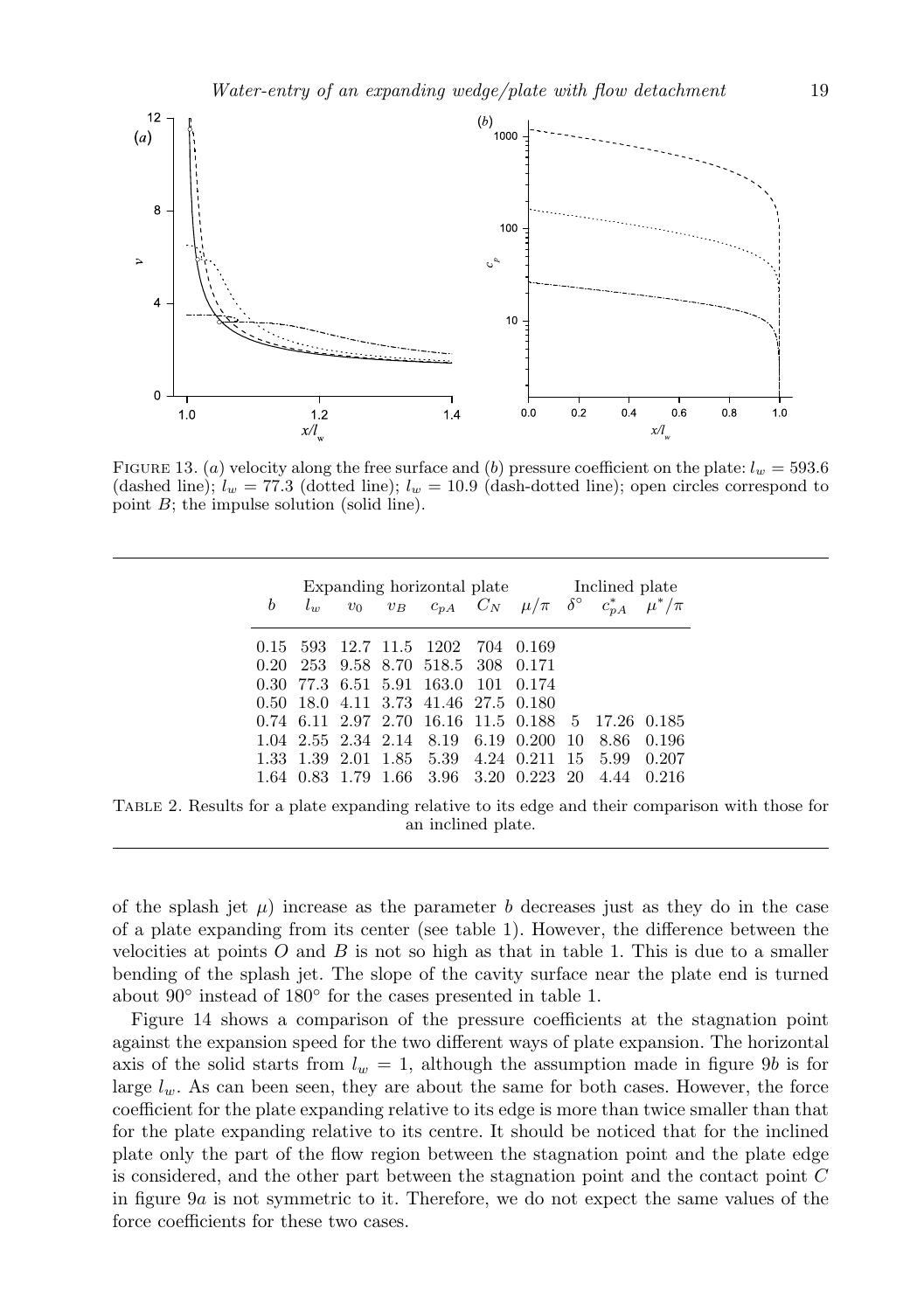

Figure 14. Comparison between the plate expending from its center (dashed lines) and from the edge (solid lines): the left axis corresponds to the pressure at the stagnation point, *cpA*, and the right axis corresponds to the force coefficient  $C_N$ .

## **4. Conclusions**

Analytical self-similar solutions for water entry of an expanding wedge and plate with flow detachment have been presented. The integral hodograph method has been employed to derive the governing functions, which are based on the complex velocity and the derivative of the complex potential defined in the parameter plane. Through the method, the problem is reduced to a system of integral and integro-differential equations after the dynamic and kinematic boundary conditions on the free surface are imposed. The formulation includes a free parameter *b* whose choice determines the expansion speed, *l<sup>w</sup>* and covers two limiting cases. For  $b = 0$  the initial stage of water entry of a fixed length wedge without flow detachment or an infinite wedge is obtained, for which  $l_w = l_{w \max}$ is the speed of the jet tip. For  $b \to \infty$ , the expansion speed  $l_w \to 0$ , thus the steady free-streamline Helmholtz flow past a finite wedge is obtained.

For  $0 < l_w < l_{w \text{ max}}$  the solution describes the water entry of an expanding wedge with flow detachment from the top of the wedge. At large values of  $l_w$  the main free surface is close to the wedge, while for  $l_w \rightarrow 0$  it moves away to infinity. The results for an expanding wedge have been compared with nonlinear numerical solutions for a wedge of fixed length penetrating a liquid. The expansion speed has been linked with the time or the penetration depth, with which the expanding wedge and the fixed-length wedge take the same values. Although the self-similar and the transient flows are different by their nature and generate different free surface geometries, their comparison revealed a good correlation between the forces and between the flow configurations, especially at the beginning of the transition stage. For larger times/depths, the expanding wedge demonstrates a larger hydrodynamic force, which is due to the additional slamming force component caused by the variation of the wedge length.

The obtained general solution has enabled us to consider the water entry problem of an expanding horizontal plate as a special case of a wedge of inner angle *π*. Two selfsimilar solutions of the expanding plate are presented. The first one corresponds to a plate with its centre fixed while the plate edges move away at speed  $l_w$ . For  $l_w \rightarrow \infty$ , the computations has revealed that the speed of the liquid on the free surface and its elevation approach those corresponding to the impulse solution of a flat plate impacting the free surface at time  $t = 0^+$ . The pressure distribution on the plate at large expansion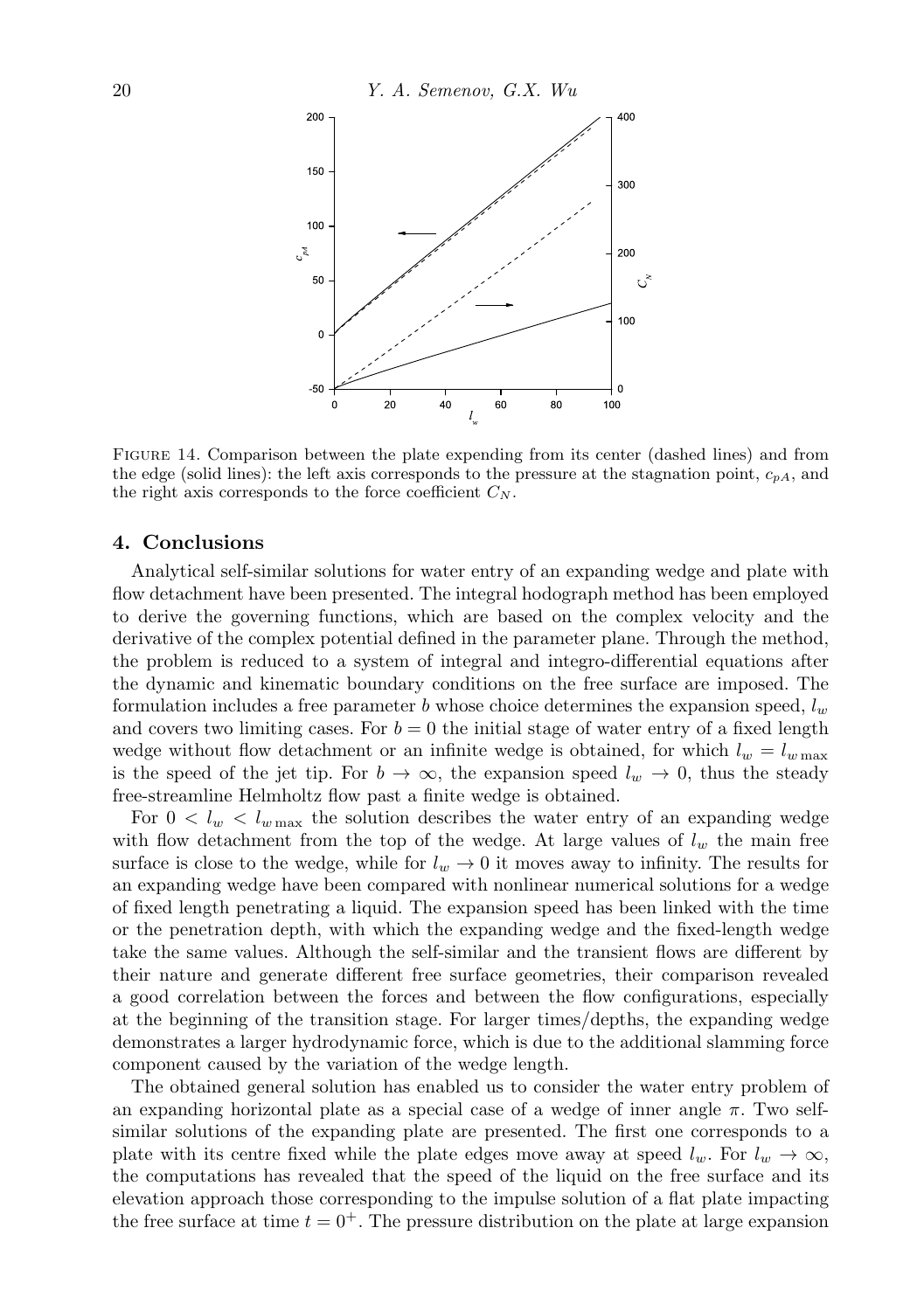speeds *l<sup>w</sup>* exhibits a peak near its edge. The pressure peak is associated with the plate expansion speed, similarly to the water entry of a body with a small deadrise angle Howison, Ockendon & Wilson (1991). The peak pressure normalized by the total speed relative to the edge  $c_{p \max}/(1 + l_w^2) \rightarrow 1$  approaches unity as  $l_w \rightarrow \infty$ .

The second case is a plate with a fixed edge while the other edge, and therefore the stagnation point moves away. At large expansion speed in particular, the problem can be approximated by the flow which is assumed to be symmetric about a vertical line passing the stagnation point of the plate. This has also been found to be a good approximation for the self-similar flow generated by an inclined semi infinite flat plate entering the liquid at small angles. For expansion speed  $l_w \rightarrow \infty$  the solution from this model also approaches the impulse solution. However, the splash jet orientation and pressure distribution on the plate are significantly different from those in the first case. The maximum pressure on the plate occurs at the stagnation point.

This work is supported by Lloyd's Register Foundation (LRF) through the joint centre involving University College London, Shanghai Jiaotong University and Harbin Engineering University, to which the authors are most grateful. LRF supports the advancement of engineering-related education, and funds research and development that enhances safety of life at sea, on land and in the air.

#### REFERENCES

- Armand, J. L. and Cointe, R. 1987 Hydrodynamic impact analysis of a cylinder. *J. Offshore Mech. Artic Engng* **9**, 237–243.
- Batchelor, G. K. 1967 *An Introduction to Fluid Dynamics*, Cambridge Univ. Press.
- Cumberbatch, E. 1960 The impact of a water wedge on the wall. *J. Fluid Mech.* **7**, 353–374.
- DOBROVOL'SKAYA, Z.N. 1969 Some problems of similarity flow of fluid with a free surface. *J. Fluid Mech.* **36**, 805–829.
- Faltinsen, O. M. 2005 *Hydrodynamics of High-speed Marine Vehicles* Cambridge University Press, 454 pp.
- Faltinsen, O. M., Semenov, Y. A. 2008 Nonlinear Problem of Flat Plate Entry into an Incompressible Liquid. *J. Fluid Mech.* **611**, 151–173.
- Faltinsen, O. & Zhao, R. 1991 *Hydrodynamics of High-Speed Marine Vehicles*, Cambridge Univ. Press.
- FRAENKEL, L. E. AND MCLEOD, J. B. 1997 Some results for the entry of a blunt wedge into water. *Phil. Trans. R. Soc. London A.* **355**, 523–535.
- FRAENKEL, L. E. AND KEADY, G. 2004 On the entry of a wedge into water: The thin wedge and an all-purpose boundary-layer equation. *J. Engng Maths* **48**, 219–252.
- GARABEDIAN, P. R. 1953 Oblique water entry of a wedge. *Communications on Pure and Applied Mathematics.* **6** (2), 157–165.
- GARABEDIAN, P. R. 1965 Asymptotic description of a free boundary at the point of separation. *Proc. Symp. Appl. Maths.* **17**, 111. Ed. R. Finn, Am. Math. Soc. Pubhcation.
- Glauert, M. B. 1956 The wall jet. *J. Fluid Mech.* **1**(06), 625 643.
- Greenhow, M. 1987 Wedge entry into initially calm water. *Appl Ocean Res.* **9**, 259-75.
- Gurevich, M. I. 1965 *Theory of jets in ideal fluids.* Academic Press, 585p.
- Howison, S. D., Ockendon, J. R. & Wilson, S. K. 1991 Incompressible water entry problems at small deadrise angles. *J. Fluid Mech.* **222**, 215 – 230.
- Howison, S. D., Ockendon, J. R., Oliver, J. M. 2002 Deep- and shallow-water slamming at small and zero deadrise angles. *J. Engng Maths.* **42**, 373–388.
- Howison, S. D., Ockendon, J. R. & Oliver, J. M. 2004 Oblique slamming, planing and skimming. *J. Engng Maths.* **48**, 321–337.
- Iafrati, A. & Battistin, D. 2003 Hydrodynamics of Water Entry in Presence of Flow Separation from Chines. *The 8th International Conference on Numerical Ship Hydrodynamics*. Busan, Korea.